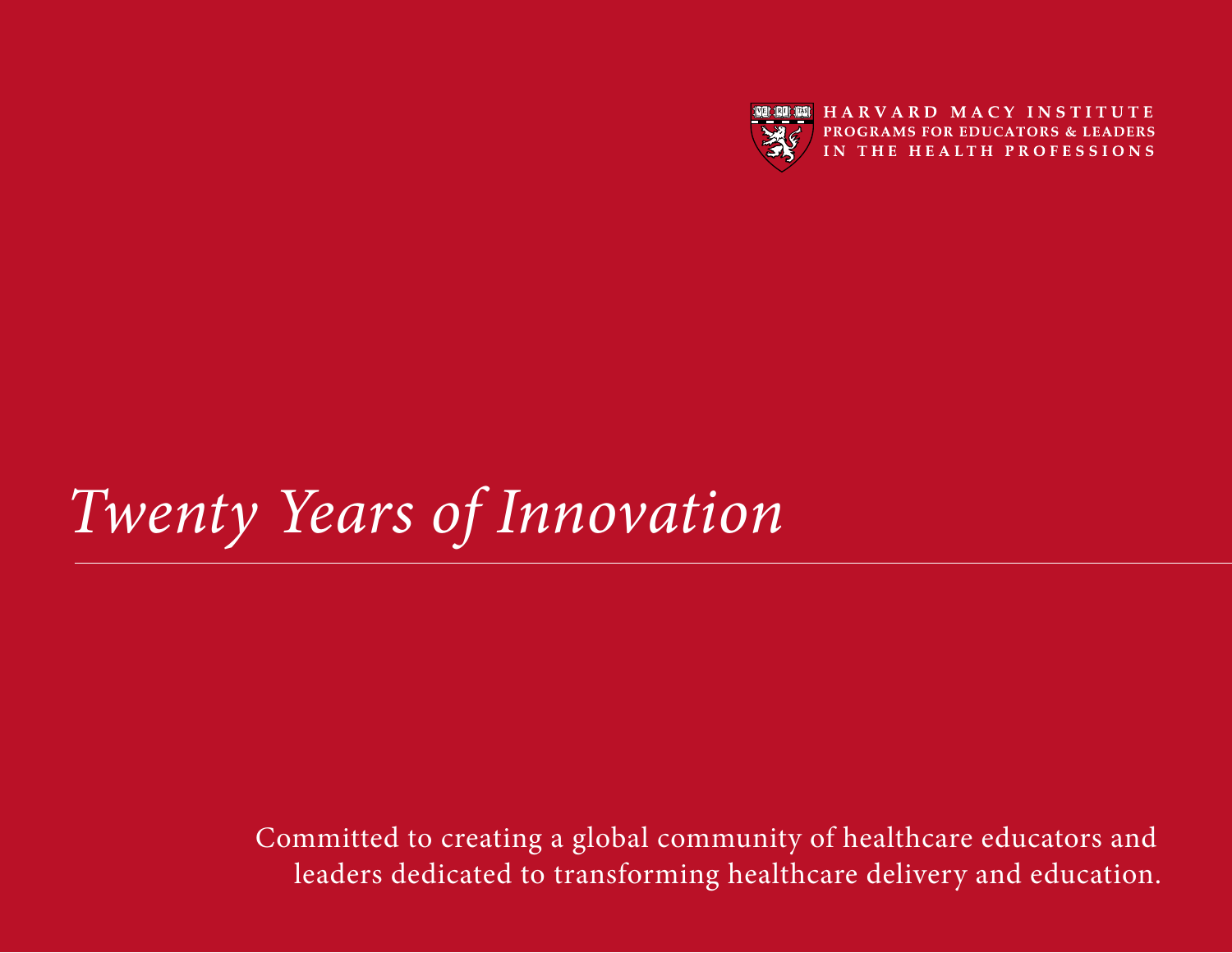Dedicated to the community of Harvard Macy Scholars and Faculty whose innovations in health care and education enhance the care of patients worldwide.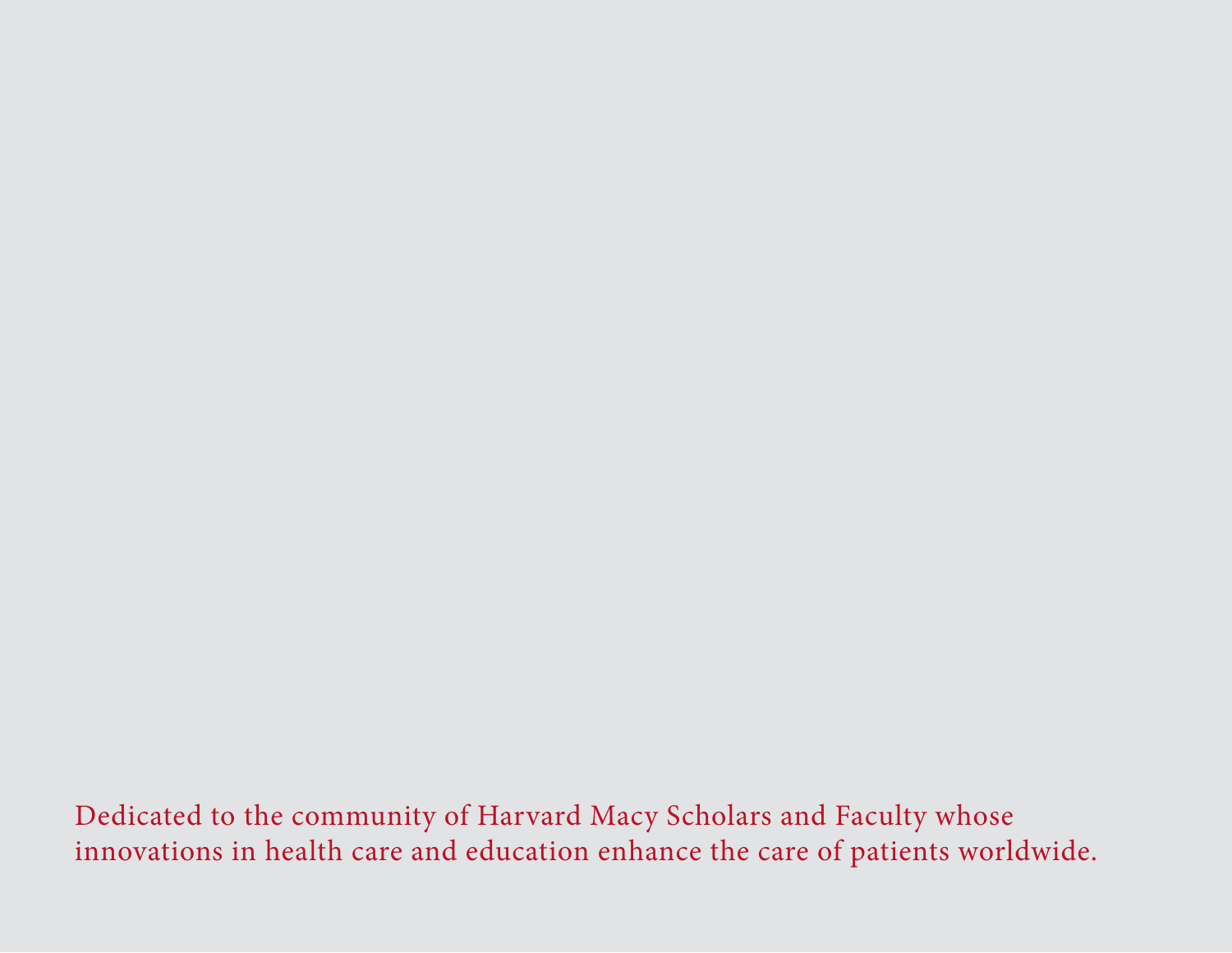# *Educating to Innovate in Healthcare*



HARVARD MACY INSTITUTE **PROGRAMS FOR EDUCATORS & LEADERS<br>IN THE HEALTH PROFESSIONS**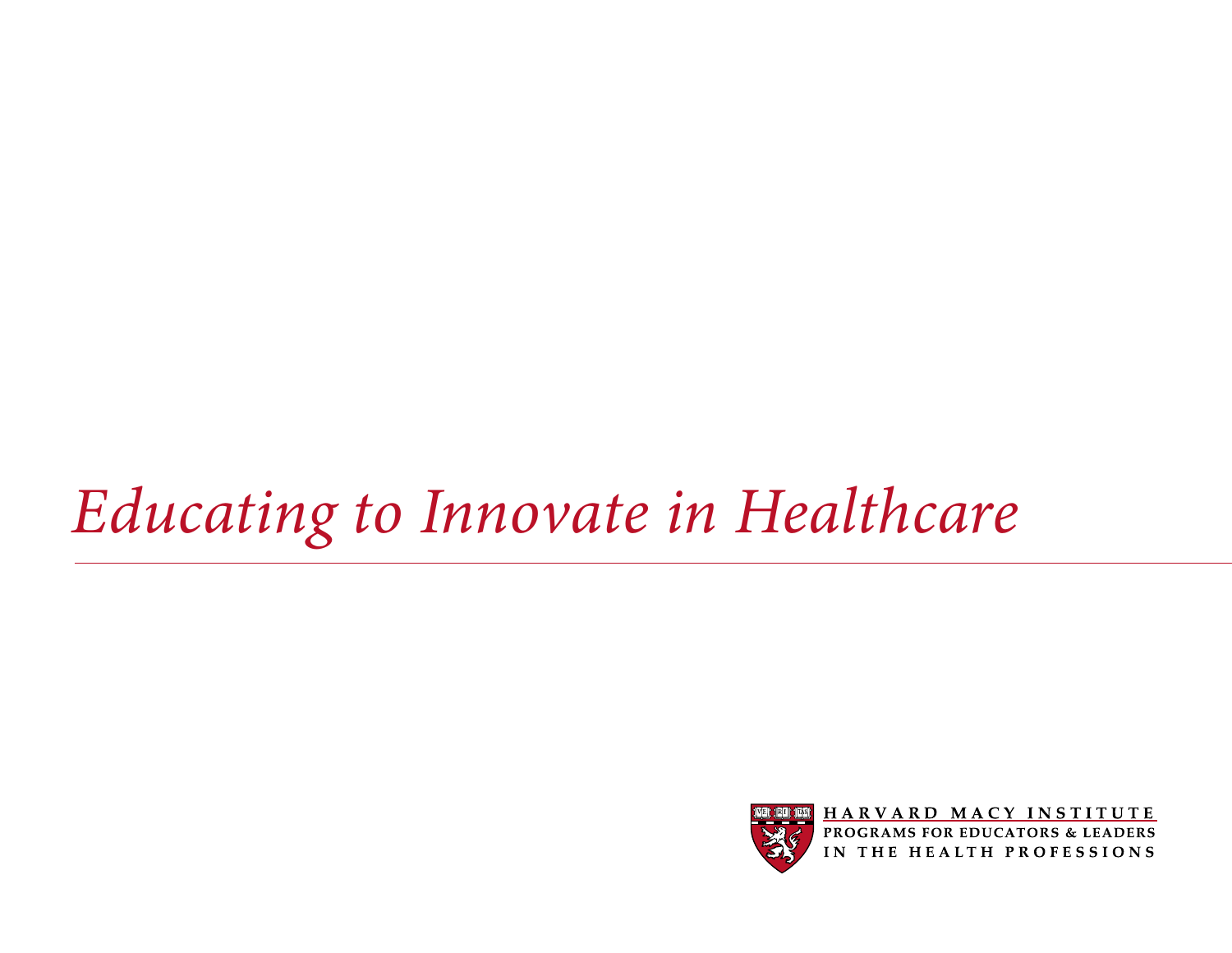## *A Groundbreaking Program*

The Harvard Macy Institute (HMI) was unique in the continuing professional development field when it was *created in 1994 as an inter-professional, international incubator for innovators in healthcare education.* In order to create a culture to facilitate change for educators in health care professions, HMI's foundational goals were to:

- • Demonstrate respect for a wide diversity of opinions across all healthcare professions
- • Create a community of scholars committed to advancing education as a means to improve healthcare delivery
- • Build a growing cadre of leadership in healthcare innovation

The path toward success began with a *strong match between funder and HMI goals*. Two generous grants from the Josiah Macy Jr. Foundation (1994, 1996) gave the program planners the opportunity to re-imagine the extant model of continuing professional development for educators in health care professions. The founder of the Josiah Macy

Jr. Foundation chose to provide grants to programs "… *integrating functions in medical sciences and medical education for which there seems to be a particular need in our age of specialization and technological complexities.*" Although written in the 1930's, that statement by Kate Ladd (founder and daughter of Josiah Macy Jr. for whom the foundation is named) is amazingly prescient and relevant today.

HMI challenged the status quo with an innovative pedagogy, one that took educated risks, such as initiating and cementing collaborations with the Harvard University Graduate School of Education (HUGSE) and the Harvard Business School (HBS), an *unusual inter-professional collaboration from the outset*.

HMI sought to *build capacity to promote institution-specific and sustainable change* rather than offering a formulaic guide to educational innovation. To accomplish this in a continuing professional development program, HMI programs require and integrate *project-based experiential learning and action planning*.

- • Scholars are challenged to *examine their own as well as institutional assumptions and behaviors that present barriers to change*, and to identify options that offer a fresh approach to their career and their capacity as a leader of educational and organizational change. HUGSE Professor Robert Kegan, in a 2014 interview, emphasized the opportunities HMI gives scholars for personal learning, for finding "…their own growing edge" within a "…trustworthy learning environment, to be vulnerable, and question their own assumptions. People are hungry for this kind of environment." The core principles of *transformational learning* set forth by Kegan are often cited by scholars as an unexpectedly eye-opening and significant benefit of their HMI experience.
- HBS Professor Clayton Christensen said in a 2014 interview about HMI, "You have to come with a puzzle. If you don't have a question, you will never get an answer." *Scholars must come to HMI with a personally meaningful project or challenge that is the centerpiece* for learning,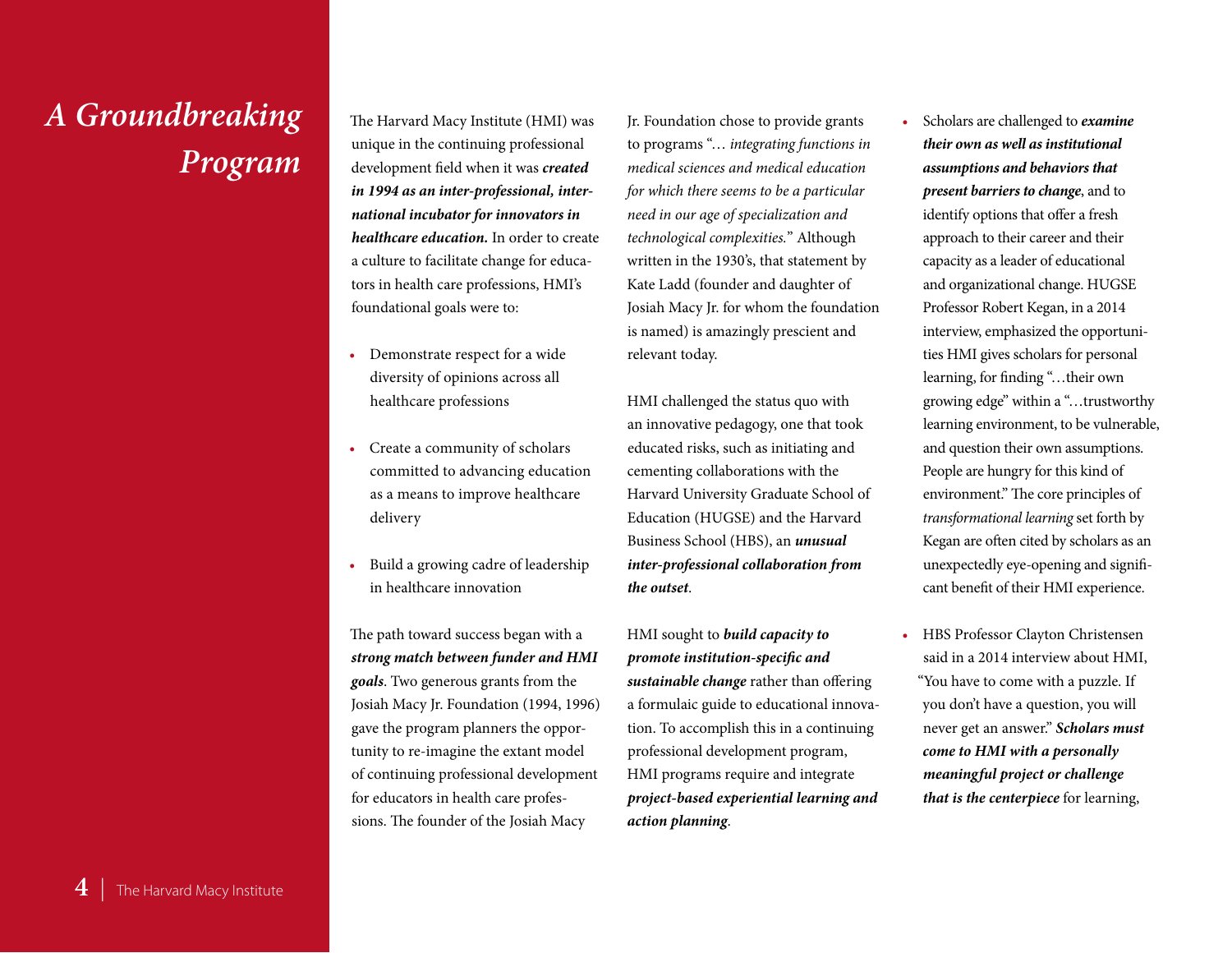discussion, constructive critique, development of a solution, and ultimately a plan of action that serves as a learning contract with HMI. For most, this is a rare opportunity to focus completely on what it means to be an educational innovator and leader in the healthcare professions.

Scholars become part of an inter-professional project team that collaborates on its members' institutional projects. The Institute is committed to the cross-fertilization of ideas among all faculty involved in health care education. Scholars frequently cite the importance of being introduced to the range of perspectives in health care, education, and institutions represented by the diverse backgrounds of fellow scholars. Continuing education programs should reflect the environments in which their participants live and work. Therefore the HMI *encourages inter-professional collaboration between physicians, nurses, and allied health professionals from across the country and worldwide.*



HMI *faculty teach and model skills of educators and innovators* by inviting participants to observe and consider which of the teaching strategies in use may have potential benefits in their own setting. These include interactive exercises, case-based learning, reflective use of journals, discussion in large and small groups, expert panel discussions, stepback learning, use of simulations, and multiple small group activities.

In its planning to build a sustainable enterprise, HMI encourages attendees (called "scholars" at HMI) to return as educators ("faculty scholars") in future HMI courses to *build a continuous and expanding community of scholars.* Returning *faculty scholars* are drawn by the opportunity to: teach and learn from another cohort of scholars; help update course content or develop new courses or educational programs; and, nurture the ongoing community of scholars. Throughout each course and with subsequent networking and mentoring, HMI fosters a collegial atmosphere conducive to the exchange of ideas and the development of new knowledge.

HMI grew out of a recognition that leaders and innovators in health care



**HMI Founder and Director, Dr. Elizabeth Armstrong, discusses creating and sustaining innovation in healthcare education.**

Watch the video at [www.harvardmacy.org/20th-Anniversary.aspx](http://www.harvardmacy.org/20th-Anniversary.aspx)

education benefit from intensive collaboration with like-minded individuals. HMI strives to foster a *collegial "think tank" atmosphere that provides scholars with not only an environment conducive to deeper thinking but diverse perspectives that open up unconsidered possibilities*. This attribute, more than any other, separates HMI programs from other continuing professional development offerings. HMI brings together health care professionals, educators, and leaders from across the globe to problem-solve together, develop ongoing learning communities, and spark unexpected collaborations.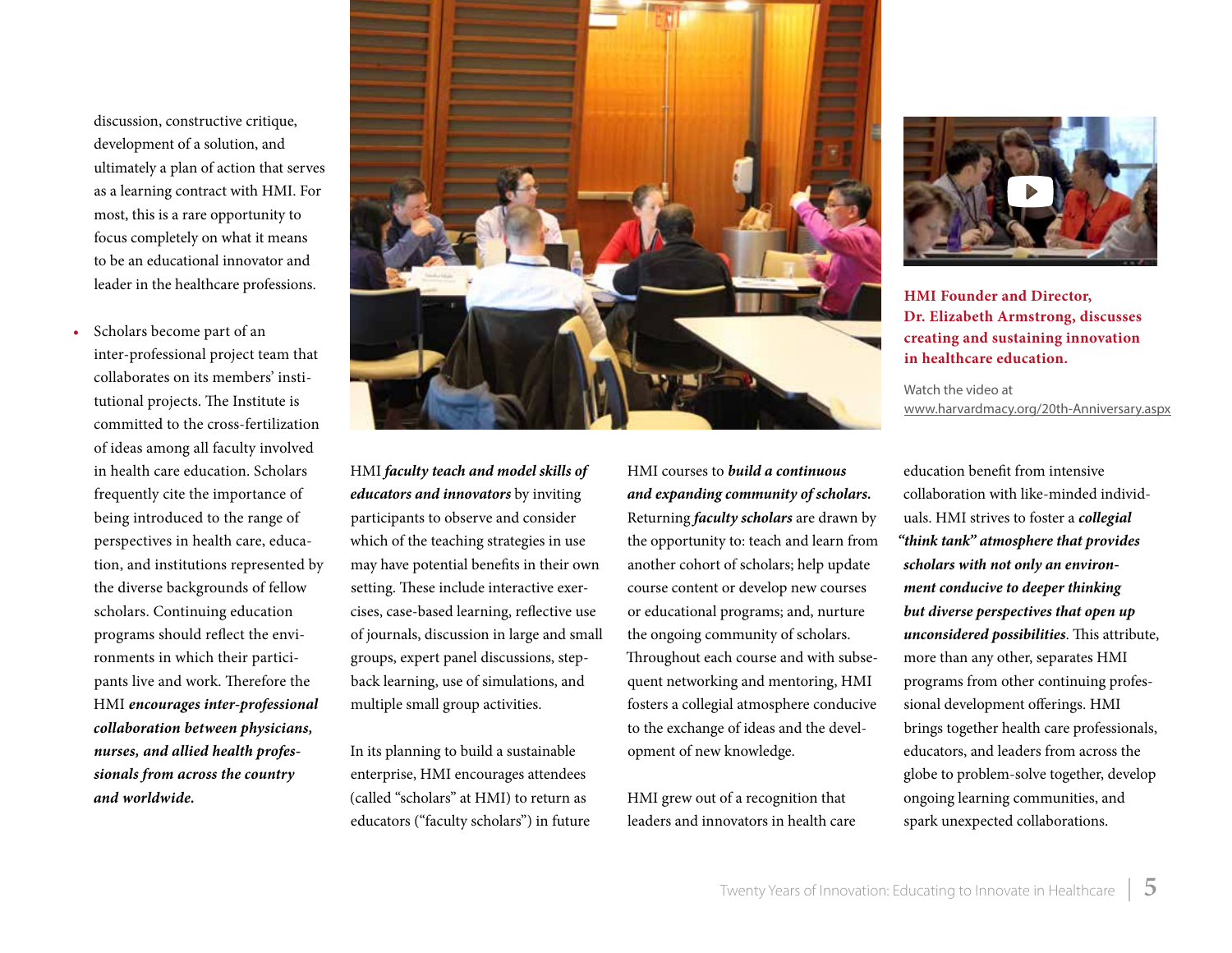## *Current HMI Programs*

The foundation for HMI began when two core programs were launched in 1994. Today, there are five courses that build on and integrate with each other as well as additional advanced educational offerings. Course directors and faculty have been committed to this program for 20 years, beginning with Elizabeth Armstrong, Robert Kegan, and Clayton Christensen.

HMI is a rarity, an initially funded program that *identified a way to become not only self-sustaining but also to grow and expand its impact*. The original two courses were updated each year, new courses were added, customized programs developed

internationally, and collaborations were nurtured with health care institutions worldwide. The timing and objectives for each course appear below along with representative quotes from scholars. Names of the course directors appear on the inside back cover.

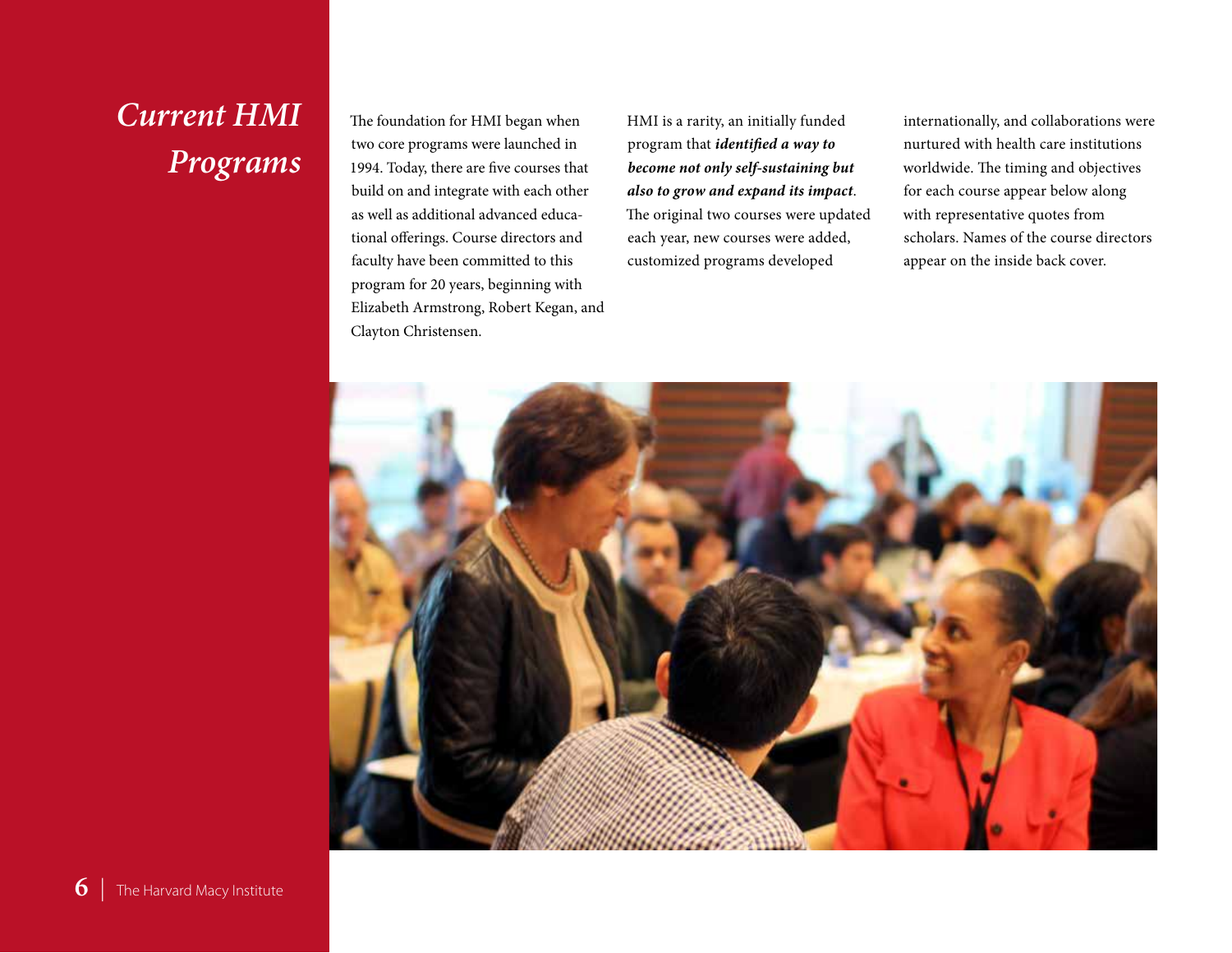### **Program for Educators in the Health Professions**

First offered in 1995 | Held annually with Part 1 in January and Part 2 in May

The goal is to give participants the knowledge and skills to enhance their expertise in both conducting an educational project of their own design and taking a leadership role in the educational activities at their institutions. The course blends content on curriculum design, teaching and learning principles, assessment and evaluation strategies, with leadership skills and introductory material on the technology used to support learning. This program consists of two intensive sessions in residence at Harvard.

*"The insights provided on Kolb's Learning Theory were immediately applicable to a website we were developing …which interactively teaches clinicians how to deliver results and understand the latest HIV test technology designed to identify HIV-infected patients in the earliest period of acute infection, to prevent ongoing HIV transmission at the highly infectious acute stage of disease."*

*"I now know the language of education, where to look for information, papers I can refer to as resources. We come into medicine, learn the language of medicine and don't learn anything about how to teach. That is what we learn here."* 

### **Leading Innovations in Health Care and Education**

First offered in 1995 | Held annually in June

Progress in health care delivery is dependent on fundamental reform across the continuum of health care education, including undergraduate and postgraduate education and continuing professional development. Participants learn about disruptive innovations likely to impact health care delivery and the intertwined educational programs. This is achieved through a systems approach to major organizational change. HMI equips scholars with such tools as: negotiation and coalition building; management of conflict; overcoming resistance to change; and, obtaining and allocating resources.

*"The most substantial impact for me was adding a business oriented perspective to my educationally oriented experience. This coupled with a new language related to innovation and change has been very effective in giving me ways to get my institution's administration on board. I also have a broader understanding of ways in which the challenges I feel as a health professions educator mirror those faced by other professions, thus increasing my view of potential collaborations."* 

### **A Systems Approach to Assessment in Health Professions Education**

First offered in 2006 | Held annually in March

More and more, institutions are heeding the clarion call to become "data-driven." In this program participants learn how to: (1) design assessment strategies that collect valuable student, faculty and course data; and, (2) insure that systems are in place to synthesize, interpret,

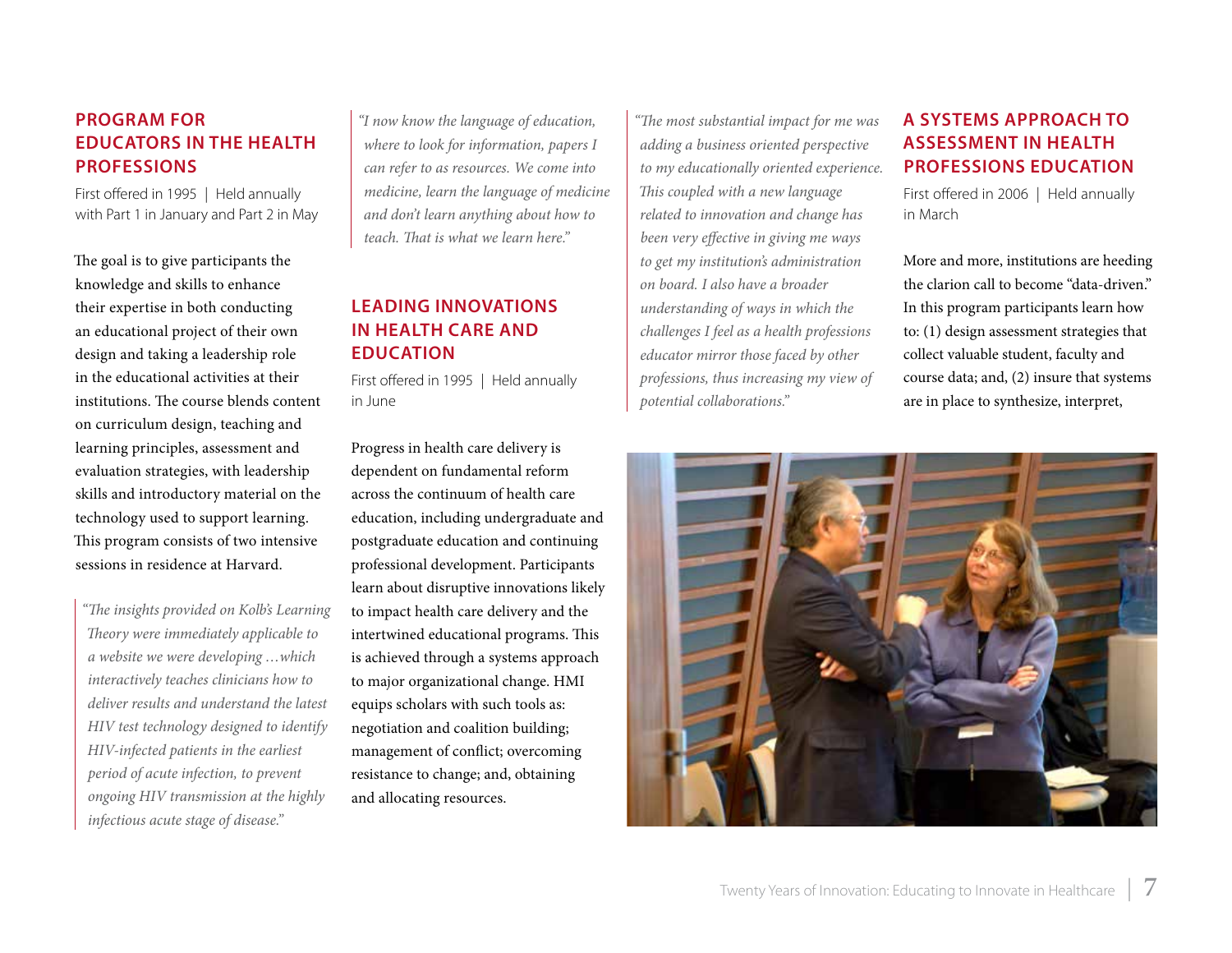and direct data to appropriate stakeholders for decision making and process improvement. Course participants learn: rationales underlying best practices for program and institutional accreditation; benefits and shortcomings of various assessment approaches; and, translation of educational goals into meaningful, measurable outcomes.

*[There were] "…lots of motivational aspects to this session, with one of the biggest for me being the concept of putting systems in place for good performance. This is in contrast to depending on individuals who are outstanding performers."* 

*[I adopted] "… a programmatic systems approach to student assessment that is based on our institutional objectives and mission, using multiple modalities, multiple assessors, and multiple points of assessment for each domain."* 

### **Become a Digital Citizen – Technology in Health Care Education**

First offered in 2013 | Held annually in October

This course provides health care educators with the skills needed to make use of current technology and social media tools to support teaching and learning networks. Scholars attending the course have direct experience in expanding their skills in four areas: asynchronous and online learning; classroom technology for interactive learning; managing information and combating information overload; and, social media and online communities of inquiry.

*"I will use Twitter, encourage GooglePlus and create a resource library using Diigo and Zotera for our residents and faculty. I am looking forward to seeing if I can engage residents on a different level with some of the tools I have learned, e.g., Polleverywhere and Powtoon. I would also be very interested in developing a social media course for family physician educators."* 

### **Program for Post-Graduate Trainees: Future Academic Clinician Educators**

First offered in 2013 | Held annually in December

This 3-day intensive program is focused on post-graduate trainees (residents and fellows) who seek to enhance their skills and scholarship as future academic clinician-educators. The course content is focused on two major themes: deepening skills in teaching and learning, and developing scholarship in medical education. Each scholar must have the explicit support of a faculty mentor who will assist and oversee the scholar's project development at the home institution. Faculty mentors are invited and strongly encouraged to attend the project reporting-out in person or online.

This new program is run in collaboration with HMI and three institutional partners: Partners HealthCare International (PHI); Boston Children's Hospital; and the Icahn School of Medicine at Mt. Sinai Hospital in New York. Susan Farrell, an HMI alumna and faculty and Assistant Professor of Medicine at HMS, initiated this program.

*"This course was an amazing opportunity to learn about building a career in academic medical education as well as to refine a specific project in education. The course was … packed with interactive sessions that afforded great opportunities to meet and learn from trainees and clinician-educators from all different institutions and fields. Applying for the course pushed me to work with my mentor to develop an idea I had already been hoping to do. Participating in the course was inspiring and really helped me refine my project, and, looking forward, I know I have a community of clinician-educators and colleagues I can look to for advice, support, and collaboration."*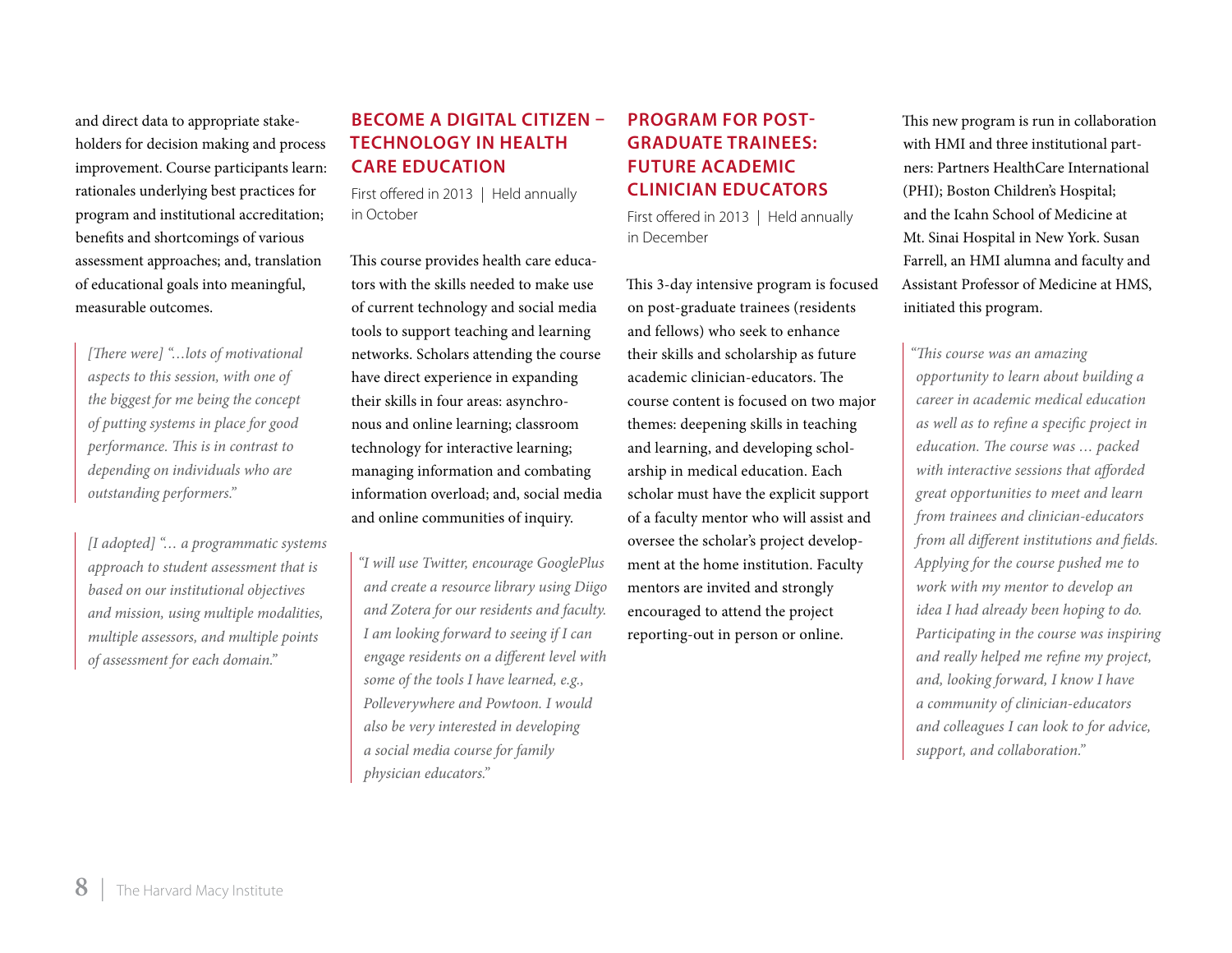### **Masters of Science in Health Professions Education**

The graduate school founded by Massachusetts General Hospital, the Institute of Health Professions, announced in 2012 a new Master of Science in Health Professions Education degree program, in collaboration with the Harvard Macy Institute. Responding to the call for innovative educational reform and collaborative leadership in the health professions, this inter-professional program is designed for active clinician/educators who are seeking to further their expertise and careers by earning a master's degree. HMI courses can be used to earn credit toward this degree, and several HMI courses may be used as required courses in the Master's degree.

The year 2014 marks the launch of Harvard Medical School's new Master of Medical Sciences (MMSc) in Medical Education, a two-year program designed to provide rigorous research training in the field of medical education. The degree blends one year of formal



coursework, taught by faculty from Harvard Medical School, Harvard Graduate School of Education, and the Harvard Macy Institute, with an additional year of mentored research leading to a publishable master's thesis.

#### **International Programs**

HMI collaborates with alumni to develop customized programs for institutions around the world. These programs are designed to instruct faculty educators in the health professions in methods for translating their knowledge and capabilities into organization-wide improvements and innovations. Program offerings have been adapted for institutions in Singapore, Taiwan, Australia, Germany, Japan, Portugal, Canada, Sweden and the United Kingdom.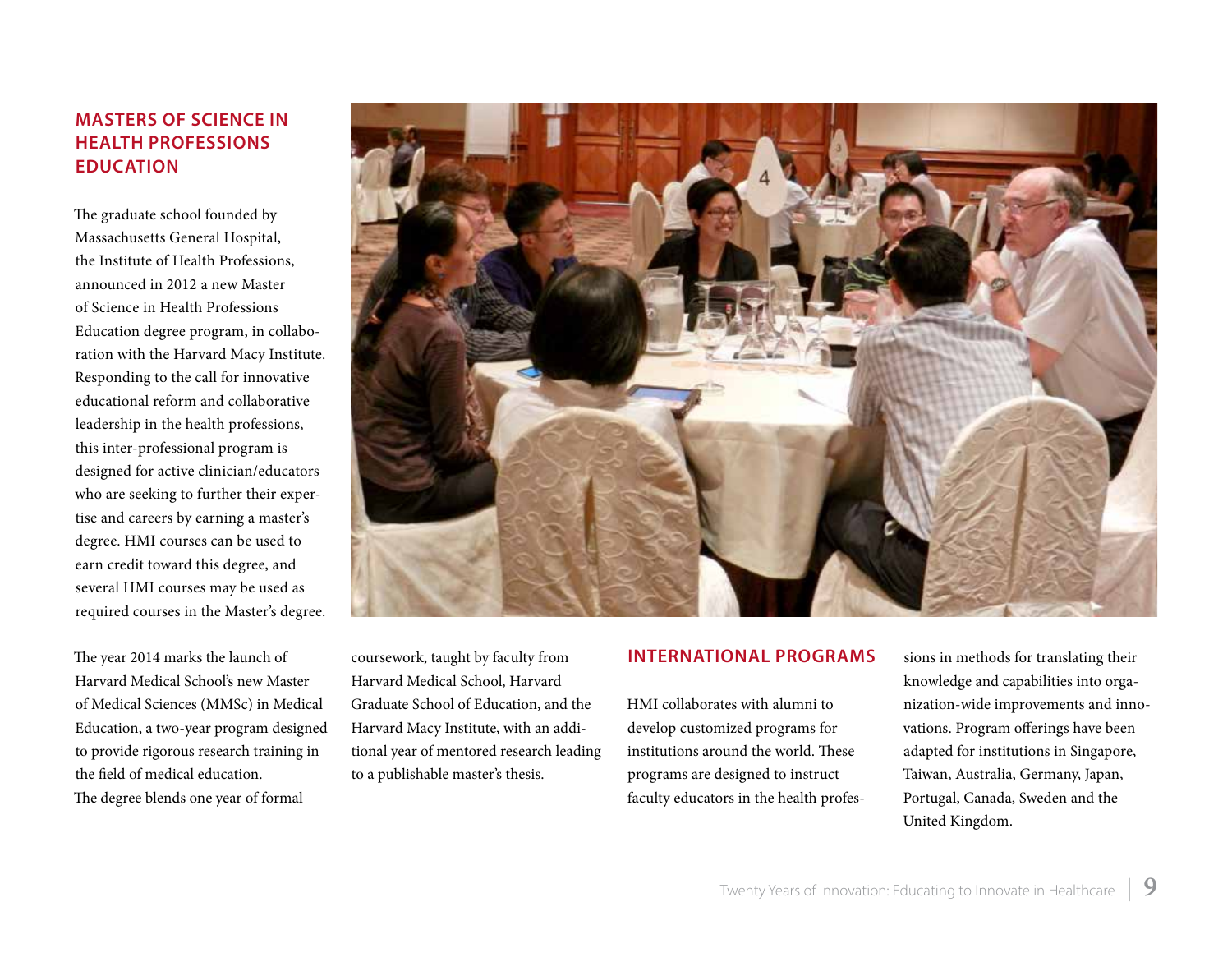

# *Launching Innovations*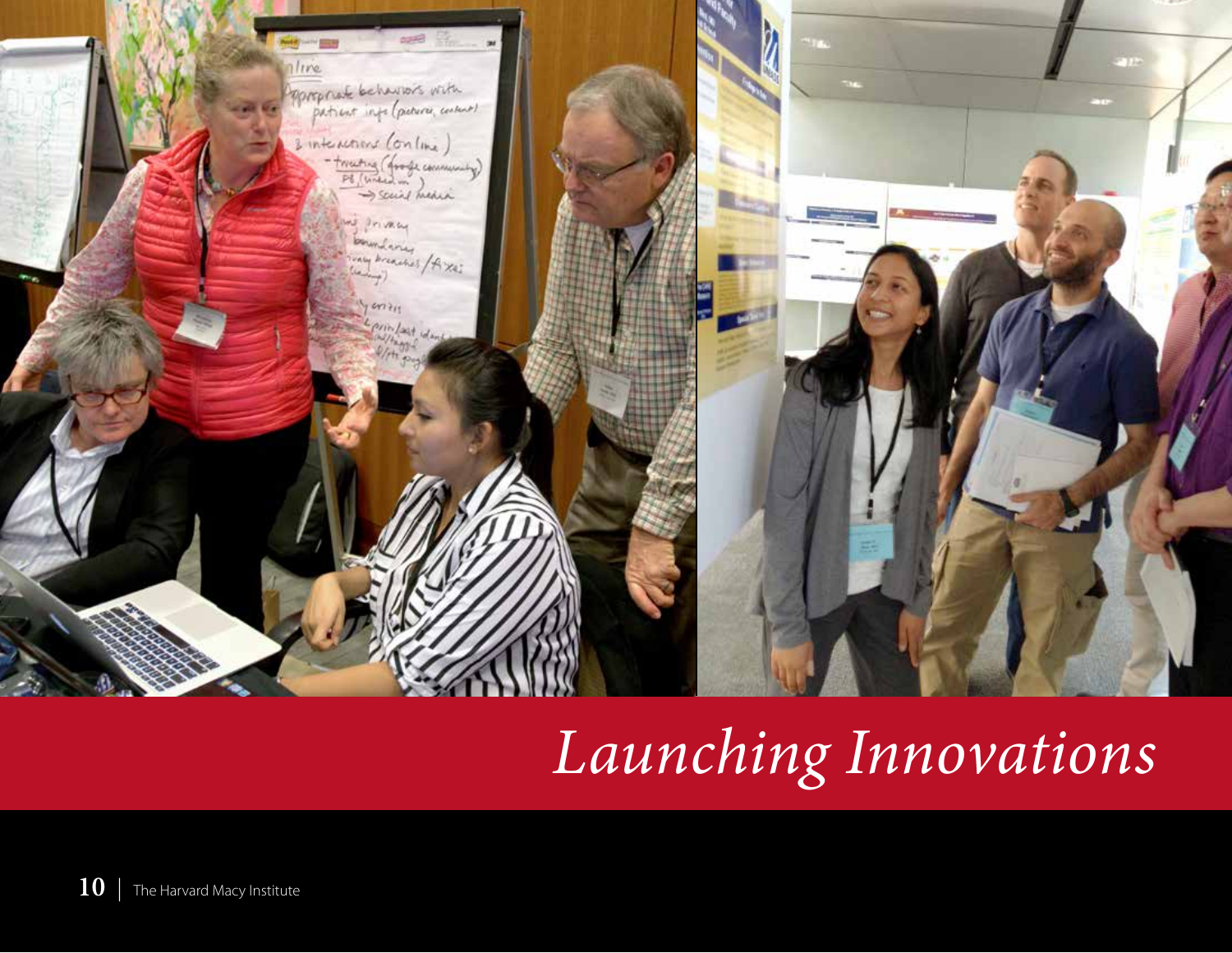**HMI sought to create a sustainable model of continuing professional education and to become an incubator for development of innovators and leaders in healthcare education.** 

In traditional pedagogy, there is a continuum of learning, from informative and passive to learning that is transformative and highly engaging. *HMI seeks to move people along the learning continuum, away from information delivery to personal change and institutional innovation.* Each of the five courses contributes to a greater understanding and capacity to make innovation happen. Educators are asked to think like leaders and vice versa and, together, to solve a common problem.

As reported in *The Idea Factory, Bell Labs and the Great Age of American Innovation (2012)*, researchers found that innovation is much more likely to occur when individuals are introduced to wholly new perspectives and workplace experiences. This quote from the Bell Labs research could just as aptly describe the HMI philosophy.

*"Most feats of sustained innovation cannot and do not occur in an iconic garage or the workshop of an ingenious inventor. They occur when people of diverse talents and mind-sets and expertise are brought together, preferably in close physical proximity where they can have frequent meetings and serendipitous encounters."*

HMI alumni scholars, through formal evaluations and informal correspondence, have reported direct connections between their HMI experience and their innovations in advancing education for health care professionals. *The kinds of innovations are classified into eight broad categories,* presented below, with examples. *The innovation categories should not be seen as representing an order of importance or as all-inclusive. Ultimately, it is each scholar's "puzzle to be solved" and institutional characteristics that determine which kind of innovation evolves.*



#### **Hear examples of HMI's impact from scholars and faculty.**

Watch the video at [www.harvardmacy.org/20th-Anniversary.aspx](http://www.harvardmacy.org/20th-Anniversary.aspx)

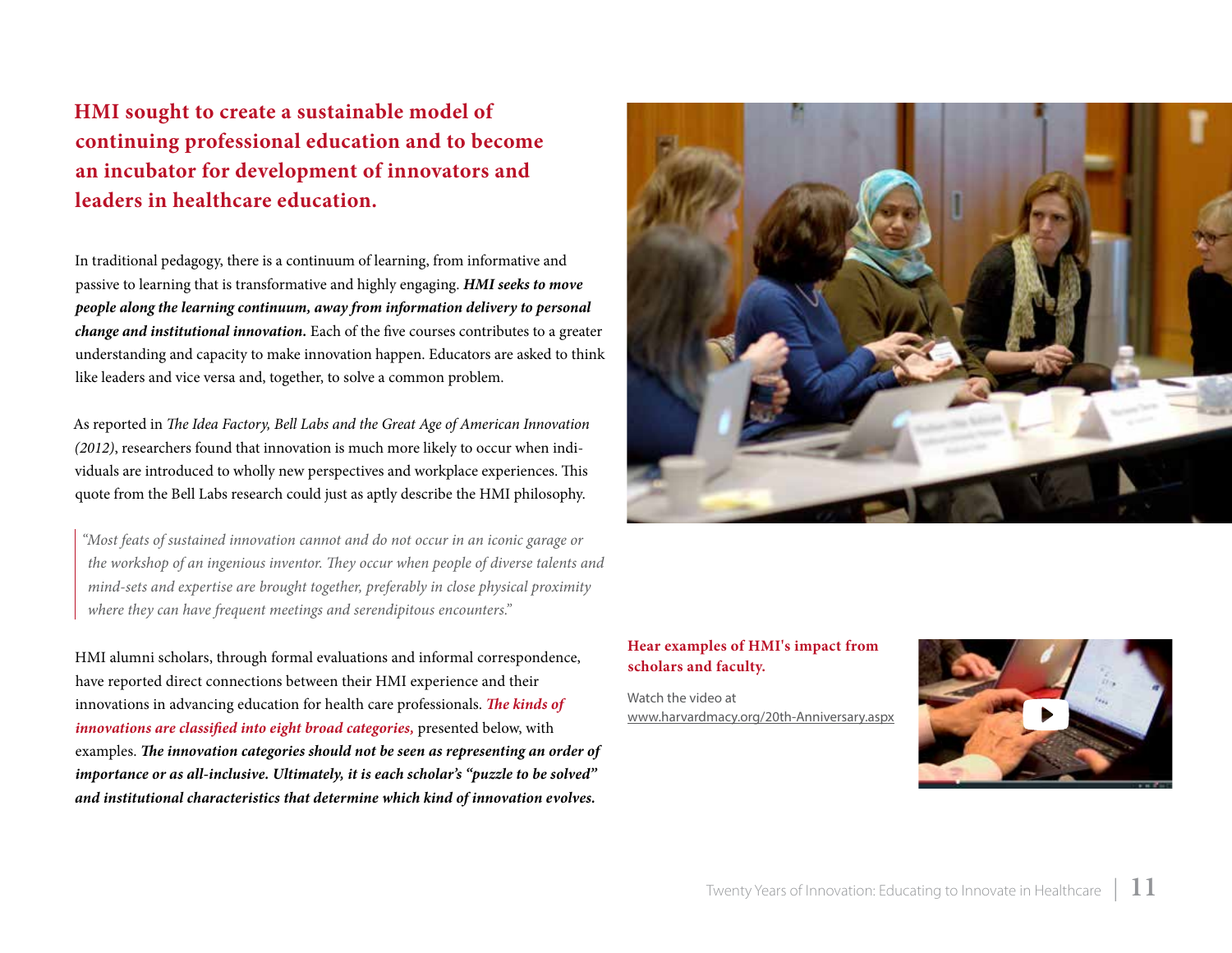# **1**<br>**1**<br>**1**<br>**1 Building Local Cadres of Change Agents**

*The development of institutional cadres of HMI alumni creates a powerful force for internal and external change.*

To extend its reach beyond the individual scholars attending the courses held annually, HMI sought to develop local cadres of innovators at institutions nationwide and internationally. This was accomplished by giving priority to accepting individuals from institutions that sent scholars in previous years and whose leaders believe it is important to build a local group of change agents. To date, at least 155 institutions have sent five or more participants to HMI over the years: many of these have sent 20 or more. By developing a nucleus of faculty with a common understanding regarding health care education and innovation, there is a critical mass to challenge the status quo, champion significant change, and collectively create a long-lasting legacy.

• According to *Stephen R. Mitchell*, M.D., Dean for Medical Education, Georgetown University School of Medicine:

*"As I look back at educational reform at Georgetown, it is with gratitude to the Harvard Macy Institute for assisting in more than a decade of sustained faculty development at our institution, for energizing and catalyzing change among key educators on the Georgetown faculty. Change has not only occurred because of the energy generated by nearly a dozen Harvard Macy alumni, it has been directed by those faculty members in collaboration with Harvard Macy alumni around the country and around the world."* 

In 2013, the American Medical Association (AMA) announced the names of eleven institutions awarded significant grants to promote innovation in medical education. Nine of the grantee institutions had built HMI innovation faculty cadres.

- • At Loma Linda University Medical Center in California, 13 HMI alumni meet regularly at their local Harvard Macy Consortium to discuss common issues and diverse ideas. Faculty also sit in on each other's classes to help improve teaching.
- According to *Alan Hull*, Associate Dean for Curricular Affairs at the Cleveland Clinic Lerner College of Medicine (CCLCM):

*"The vision in 2002 for the CCLCM emerging track in the Case Western Reserve University School of Medicine was to develop a highly interactive, small, studentcentered medical school curriculum and to prepare physician investigators using principle-based curriculum and assessment methods. Faculty determined that the new program would use problem-based learning (PBL) to implement a competency-based educational curriculum and assessment system. Cleveland Clinic faculty administrators worked with HMI's Liz Armstrong and Tom Aretz on the initial design of the curriculum and assessment system, to introduce the CCLCM faculty to concepts of active small-group and PBL learning, and provide an on-going resource to develop CCLCM faculty leaders. In all, 25 Cleveland Clinic faculty participated in the HMI Program for Educators in the Health Professions, and have become leaders within the CCLCM. The projects that these faculty engaged in ranged from clinical education oversight and integration of clinical discipline rotations, research curriculum development, PBL facilitator training, student advising, competency-based assessment, basic science integration (e.g., neural and behavioral sciences), evidence-based medicine, faculty development and medical education technology. The Harvard Macy Program has left a legacy of medical education leaders committed to educational innovation and successful implementation of an evolving curriculum and assessment system."*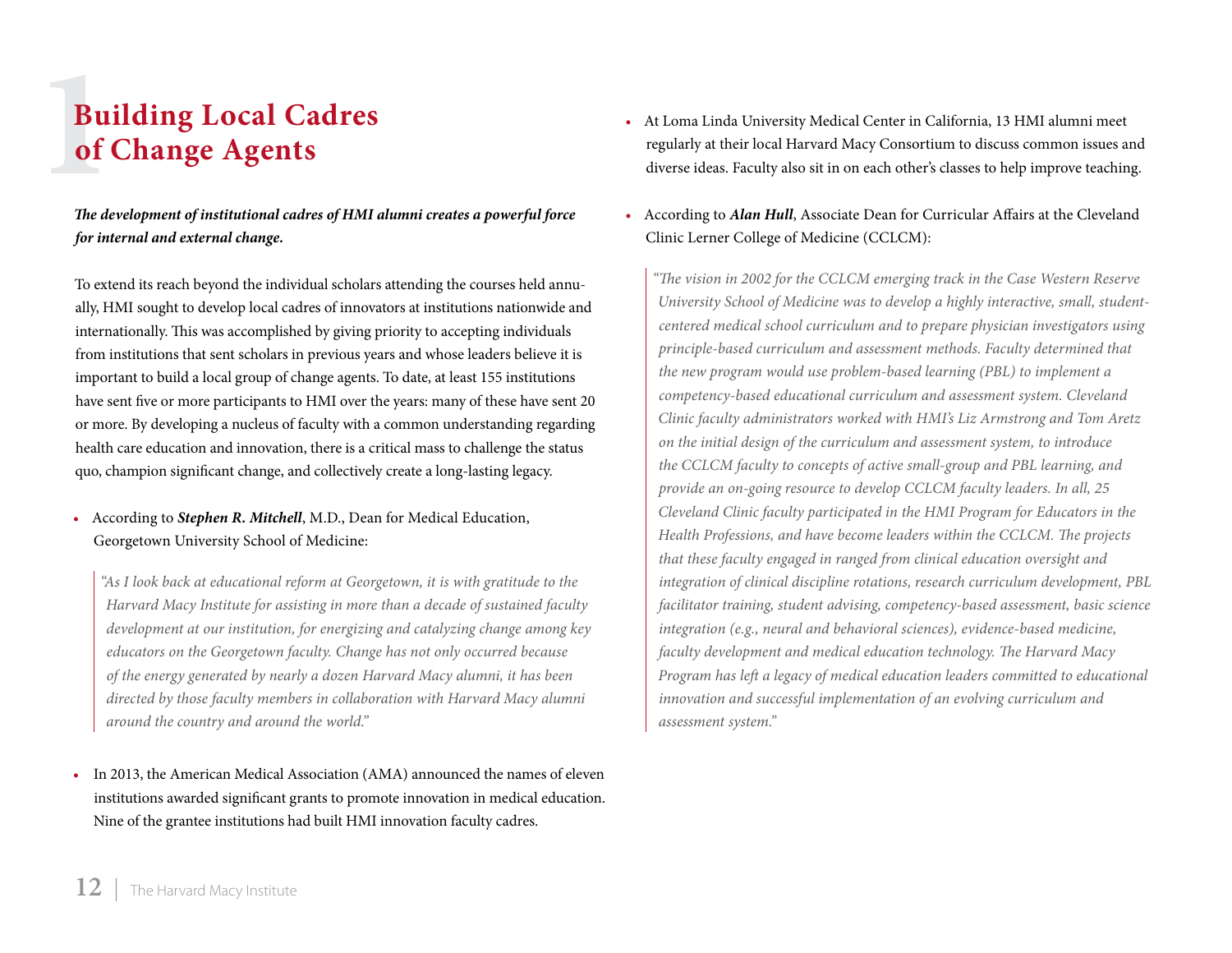# **2**<br>**2In Individual Transformation → Institutional Change**

It is the rare continuing professional development program that successfully transforms participants' behaviors and has a lasting impact. *Robert Kegan*, co-director of the Educators course, described his research-based method to uncover and remove barriers to change.

*"Our work pays very close—and very respectful—attention to all those behaviors people engage in that work against their change goals. Instead of regarding these behaviors as obstacles in need of elimination, we take them as unrecognized signals of other, usually unspoken, often unacknowledged, goals or motivations. The countervailing tension between these two sets of equally sincere motivations creates the 'immune system,' and sustains the status quo."*

By carefully peeling back the layers of behaviors that block openness to change, the HMI program raises awareness within individuals of the web of motivations that lead to resistance to change, and empowers scholars to engage in reflective, transformative thinking to address and move beyond those barriers.

Research provides evidence that HMI scholars find their understanding of educational principles combined with theories of personal and organizational change systems shapes practices in his/her institution.

*• J.P Orlando*, Associate Chief Academic Officer, St. Luke's University Health Network, is one of many who acknowledge the long-term effect of experiences at HMI.

*"Looking back over the years, I realize that the Harvard Macy programs in 2006 and 2011 have influenced my thinking and abilities as a leader in healthcare education. Being selected for this position at St Lukes (Associate Chief Academic Officer/DIO at St Luke's University Health Network /Temple School of Medicine Regional Medical Campus) is a reflection of that."*

*• Darshana Shah* is Associate Dean, Faculty Affairs & Professional Development and Professor of Pathology at Marshall University's Joan C. Edwards School of Medicine. In 2004, she took the HMI Leaders course because she wanted to provide greater support for her fellow teachers even as she feared she was too low on the hierarchical ladder to make meaningful change.

*"I wanted to create an Academy of Medical Educators at my school, but the goal seemed out of reach…The first valuable lesson I learned at the HMI is the biggest boundaries were ones I myself was drawing: empowerment comes from your ability to see beyond your position."* 

Eight years later, her academy has 48 members and is "…a beacon that represents passionate teachers and promotes their growth." Its scope has grown to incorporate faculty candidates from the university's College of Health Professions, adding an important interdisciplinary dimension.



**Colleagues and faculty problem-solve together and develop an ongoing support network, says Dr. Thomas Aretz, Associate Professor at Harvard Medical School and HMI Course Co-Director.**

Watch the video at [www.harvardmacy.org/20th-Anniversary.aspx](http://www.harvardmacy.org/20th-Anniversary.aspx)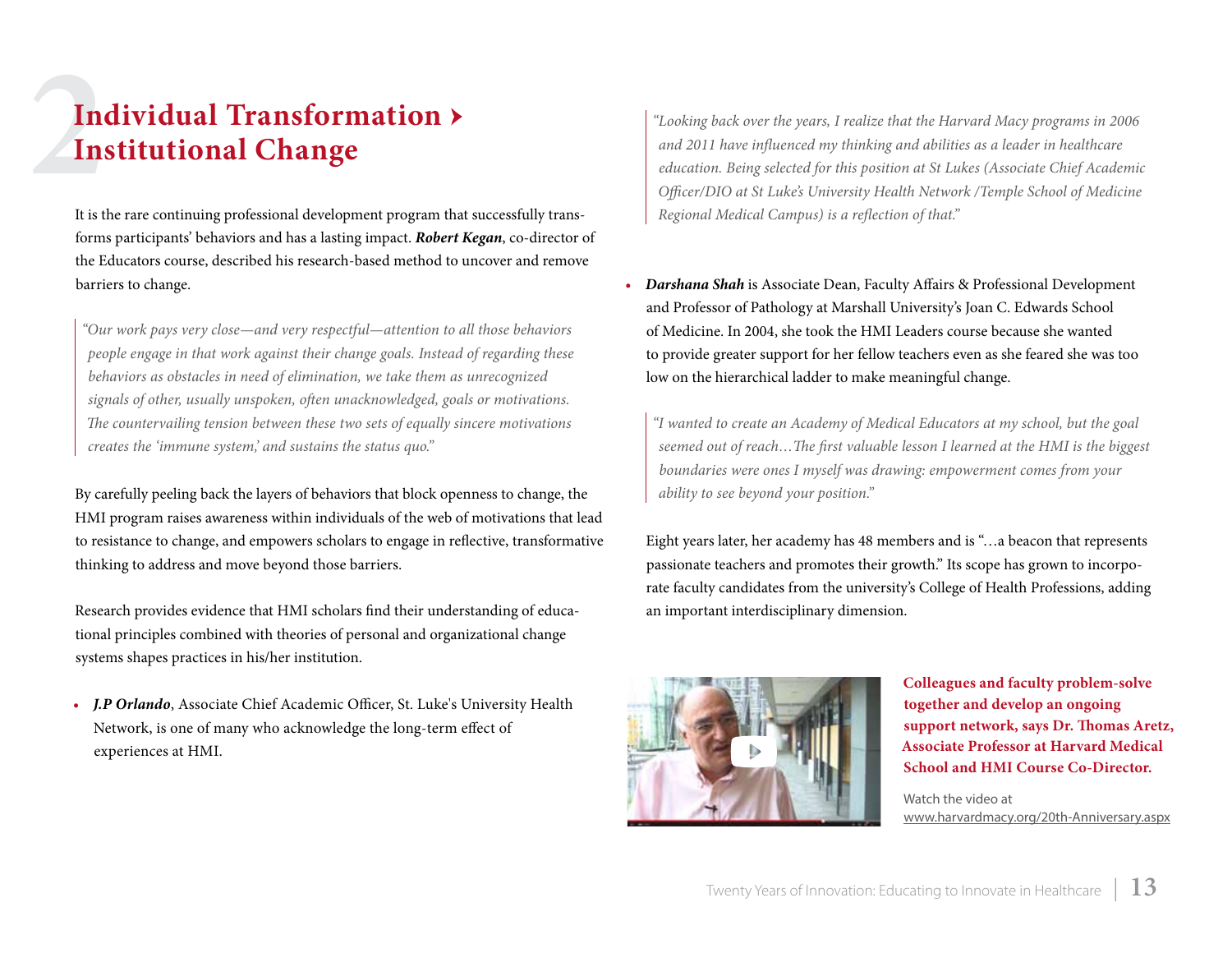# **1**<br>**1**<br>Test **Digital Learning: Demonstrating Outcomes and Scaling Up**

Today's students are digital citizens, requiring health professions educators to expand learning environments. HMI scholars have leveraged Web 2.0 and social media tools to create and assess online professional learning opportunities.

- *James M. McGee, Assistant Dean for Medical Education Technology at the* University of Pittsburgh, attributes the genesis of his digital innovation to his training at HMI's Leading Innovations course. He created a *web-based virtual patient platform* at the University of Pittsburgh School of Medicine Laboratory for Educational Technology, a lab he established. The platform was commercialized into a product called vpSim™ and has now spread worldwide and become a profitable company, Decision Simulations LLC. His research focused on the effectiveness of technology-based education, including simulators, and online and multimedia programs. Dr. McGee is currently studying *performance improvement using online case-based learning and assessment, and the effect of interactivity and multimedia on these learning tools.*
- *• Traci Wolbrink* is the Associate Program Director for OPENPediatrics, a downloadable learning application designed for physicians and nurses who care for critically ill children across the world. After attending the HMI Educators course as a scholar, she now teachers with HMI, bringing her skill set back to the learning community. Dr. Wolbrink brought to HMI a protoype of a ventilator simulation, for analyzing needs of children with severe respiratory problems to address a pressing need for advanced training of doctors to better save the lives of children with life-threatening illness. Through feedback from other professionals attending HMI as well as from course faculty, she learned how to take an online prototype to the next level, validated the simulation, and *demonstrated that users can move to significantly greater understanding through the time-compressed virtual experience of using a ventilator to save children's lives*.



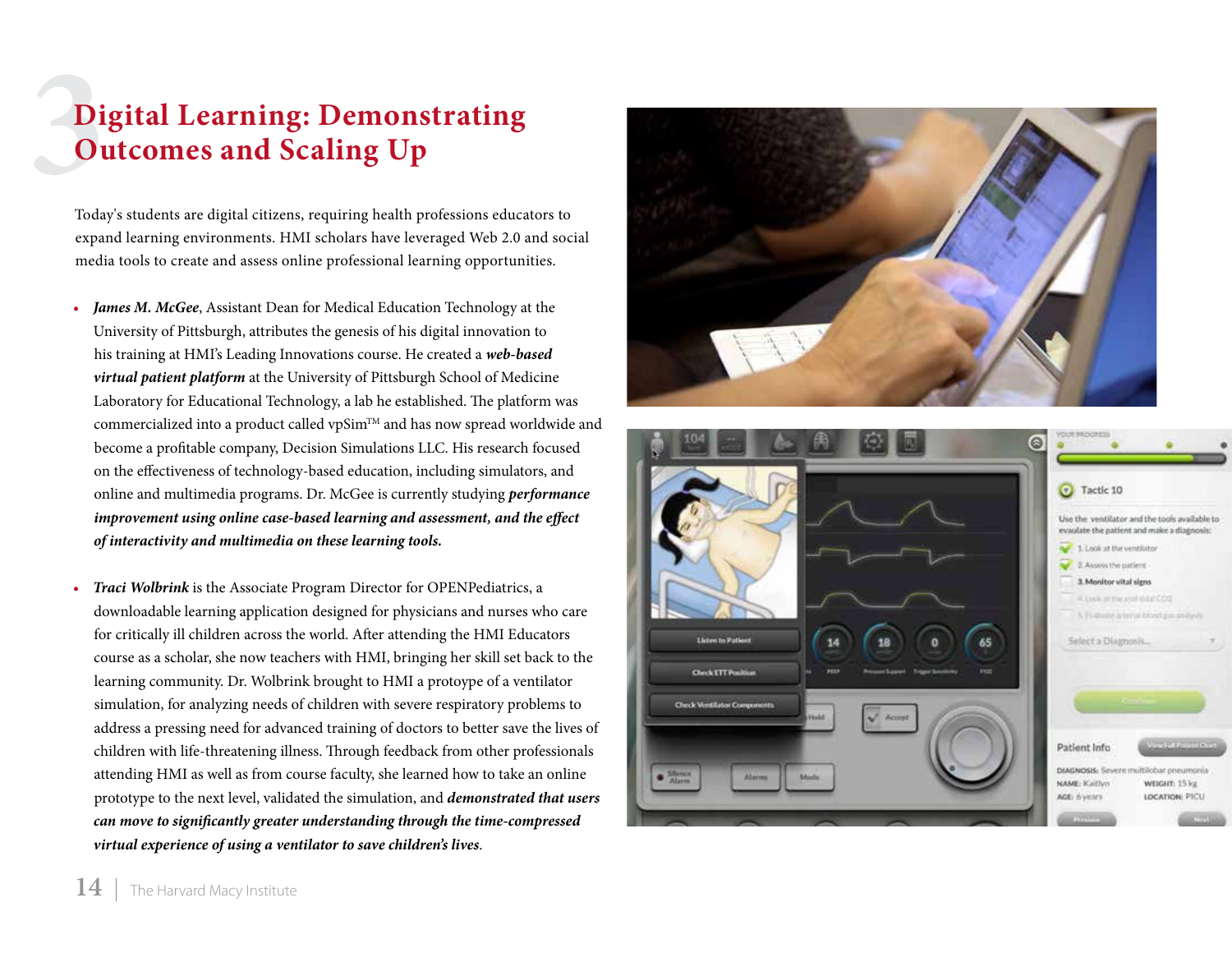# **4**<br>**4**<br>**4**<br>**4 Educating for Communication and Compassion**

A topic addressed in media, within and beyond the healthcare professionals community, is the continuing need for clear and compassionate communication with patients. Here are two particularly effective strategies devised and tested by HMI scholars.

- *• Yumi Shitama Jarris*, from Medstar Georgetown University Hospital, received an award from Kevin Eva in Edinburgh at the Association for the Study of Medical Education (ASME) meeting for her HMI project done as a result of the Educators program. She was lead author for the most frequently downloaded article from the refereed journal, *Medical Education*'s prestigious "Really Good Stuff" column in 2012. The oft-used paper describes: "*[Critical reflection: lessons learned from a](http://onlinelibrary.wiley.com/doi/10.1111/j.1365-2923.2012.04237.x/full)  [communication skills assessment](http://onlinelibrary.wiley.com/doi/10.1111/j.1365-2923.2012.04237.x/full)*."
- • In 2008, *Helen Riess*, HMS Associate Professor, identified an unmet need for empathy education and attended HMI in the hopes she could address this serious problem that negatively impacted patients' relationships with health care professionals. The project Dr. Riess brought to her first HMI course was the development and testing of an in-person training program with a randomized controlled trial at HMS. She was excited to find that patients rated doctors who participated in her training higher in measures of empathy than those who did not. Her research generated significant media attention and she began to see her work as a potential disruptive innovation. She took a second HMI course, *Leading Innovations*, and realized she had to scale her project and develop strategic partners to maximize its impact. To fast forward, *the empathy training she developed is now available worldwide in a rigorously tested digital version, through a company called Empathetics, and is being used in at least six countries with thousands of physicians.*



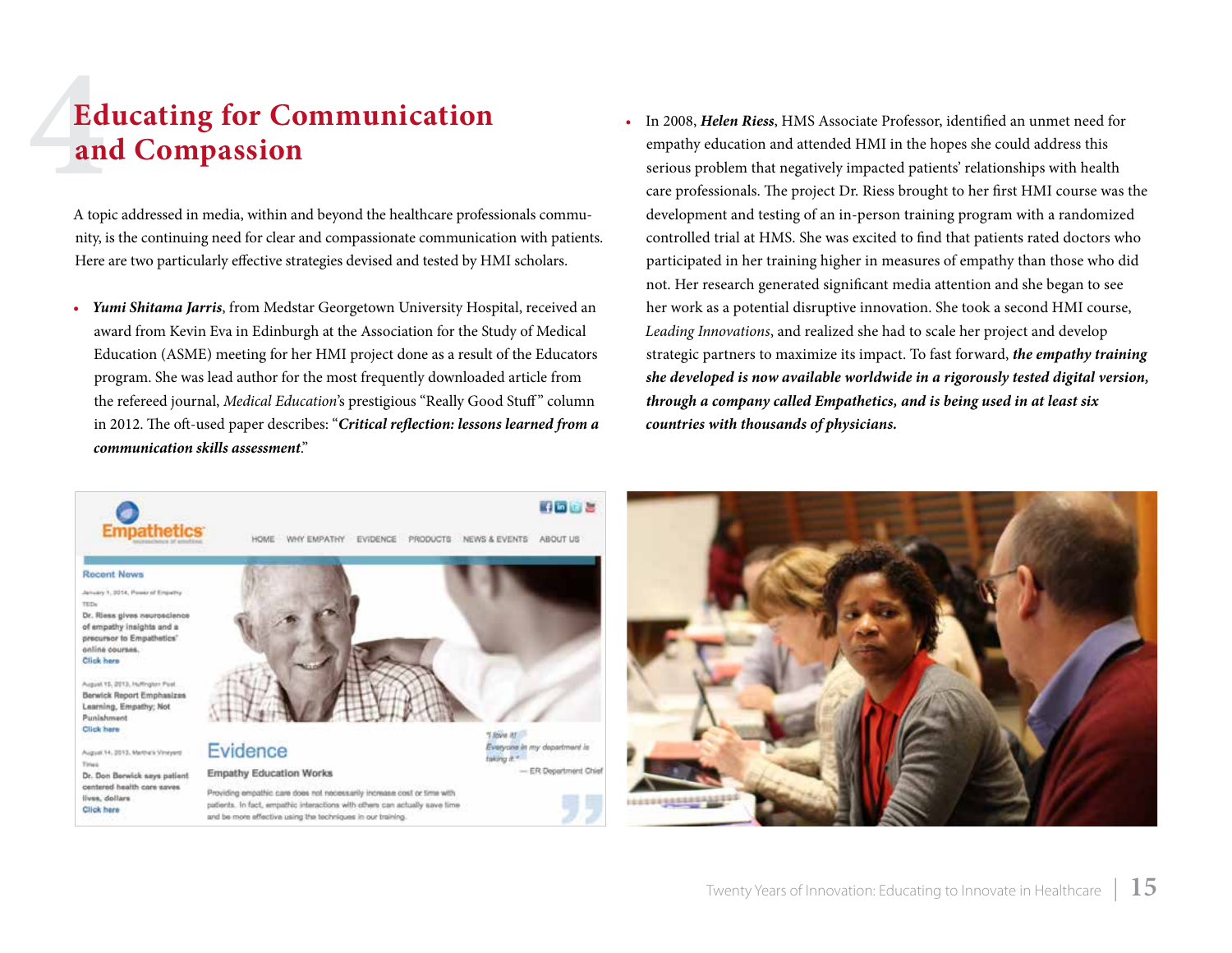

# **5**<br>**5**<br>**5**<br>**5**<br>**5**<br>**5 Interdisciplinary and Interprofessional**

Scholars in HMI courses are encouraged to leave their typical workplace personas behind, and to actively evaluate their own or institutional concerns from perspectives of scholars from a wide range of disciplines, professions and institutions.

- *• Nelda Godfrey*, Associate Dean for Undergraduate Programs and Clinical Associate Professor at the University of Kansas School of Nursing, discovered new bodies of scholarly research in education and business as well as unexpected interdisciplinary possibilities at HMI. She brought her insights back to her home institution and was able to revitalize faculty beyond the "provincialism of our own discipline." What resulted was a professionalism initiative at the School of Nursing, including academic societies for undergraduates and a rite of passage ceremony. Furthermore, the significant *collaboration she initiated between the School of Nursing and the School of Medicine* was something she had never imagined as a possibility until her HMI experience.
- In 2005, five faculty from the University of California-San Francisco (UCSF) attended the Program for Educators in the Health Professions with the goal of designing interdisciplinary modules emphasizing the importance and efficacy of

inter-professional collaboration in delivering high-quality patient care. *Preetha Basaviah, Carrie Chen, and Shieva Khayam-Bashi represented the UCSF School of Medicine. They were joined by Rosemary Plank, from the School of Nursing, and Sharon Youmans, from the School of Pharmacy*. Together these five educators sought to create an inter-professional curriculum, which would bring together students from the Schools of Medicine, Nursing, and Pharmacy for training in collaborative patient care. They hypothesized that collaborative learning in the classroom and clinical settings would facilitate inter-professional teamwork, resulting in improved patient safety and outcomes. Rosemary Plank's comments reveal their goal was met.

*"Attending the Harvard Macy Institute as part of a team that included three physicians, a pharmacist, and a nurse opened a journey into understanding health care education from multiple perspectives…Viewing teaching and learning from the perspective of the multiple rather than the single profession opened a door to reviewing new ways of teaching and collaboration. Most enlightening was the effect that inter-professional communication has on professional competence and patient outcomes."*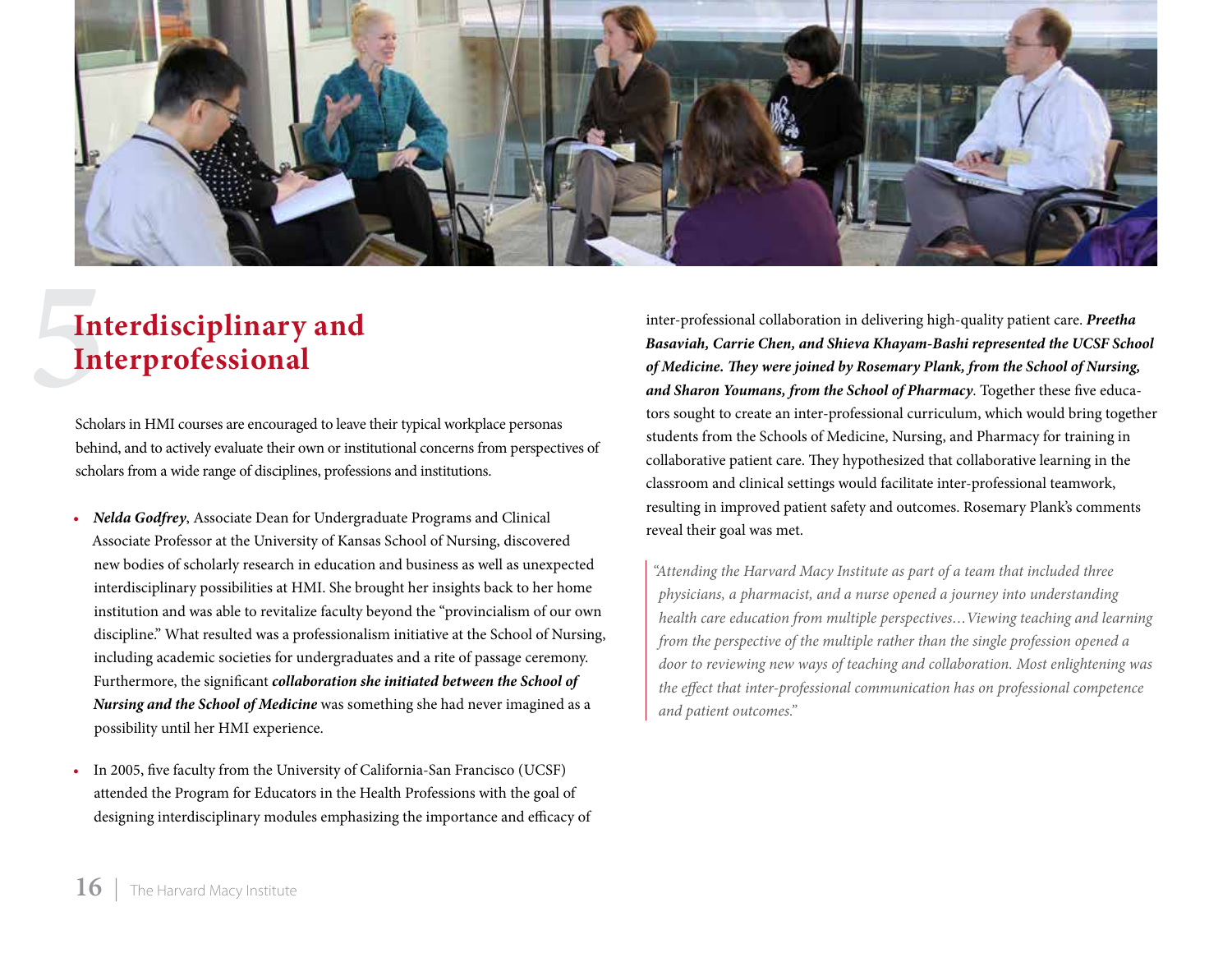### **6International Impact**

The HMI program attracts scholars from across the world, and has long sought to broaden perspectives of all scholars and foster an international community of educators in health care professions. Some scholars begin new collaborations through HMI that have a major impact on continuing professional development in their own countries.

- **Steve Field**, from the United Kingdom (UK), took a residential course for postgraduate medical deans and other medical educators held by the UK Association for Medical Education in conjunction with HMI. This experience inspired him to sign up for the June Leading Innovations course in the United States many years ago. Here, he was introduced to the work of Clayton Christensen and the case study method, and to new theories of dealing with organizational change. He began networking with fellow educators and clinical leaders from across the world. Since then, Field returns to HMI each June as a faculty scholar teaching in the Leaders course. He has become an important contributor in examining *future directions for the National Health Service (NHS) as Chair, NHS Future Forum and of the National Health Inclusion Board in the UK.* He also has used "disruptive innovation" theory to promote multiple cost-saving suggestions within the NHS.
- *Tham Kum Ying, MBBS (Singapore), FRCSE, MSc and Assistant Chairman* Medical Board (Education) reports on the momentous impact of Singapore's collaboration with HMI. In 2009, the Ministry of Health announced that Singapore would change to a US-style residency system for their graduate medical education (GME). The National Healthcare Group\* (NHG) was one of three Sponsoring Institutions endorsed by the Ministry to provide GME. Over a period of 12 months, a new framework, new policies, new funding mechanisms, new ways of teaching, learning and assessing would replace what had evolved over the prior 50 years. While apprehension was inevitable, NHG also felt that this was an opportunity of a lifetime to transform GME.



To develop a group of leaders and educators to *lead* this transformation was the most urgent first step. NHG approached HMI to customize a faculty development program and a critical collaboration was formed. As of 2014, the new program in Singapore graduated about 80 education leaders and educators, with another 80 progressing steadily in the 4-module program. Each of these leaders and educators has *changed the teaching and learning experience for the residents and clinical teachers in the wards, departments, residency programs, in NHG and the Ministry of Health.* Today, NHG is the sponsoring institution in Singapore that has the largest number of residency programs given a four-year review cycle by ACGME-International – a testimony to how program directors and educators have transformed GME.

Even more heartening was the introduction of an inter-professional element in their program two years ago. In 2014, the program will undergo a formal curricular review with the goal that teachers and educators will prepare young professionals to be able to work more collaboratively and respond constructively to the rapidly evolving healthcare needs of Singapore.

\* National Healthcare Group (NHG) is one of 6 healthcare clusters in Singapore with Tan Tock Seng Hospital as the flagship acute care hospital in NHG.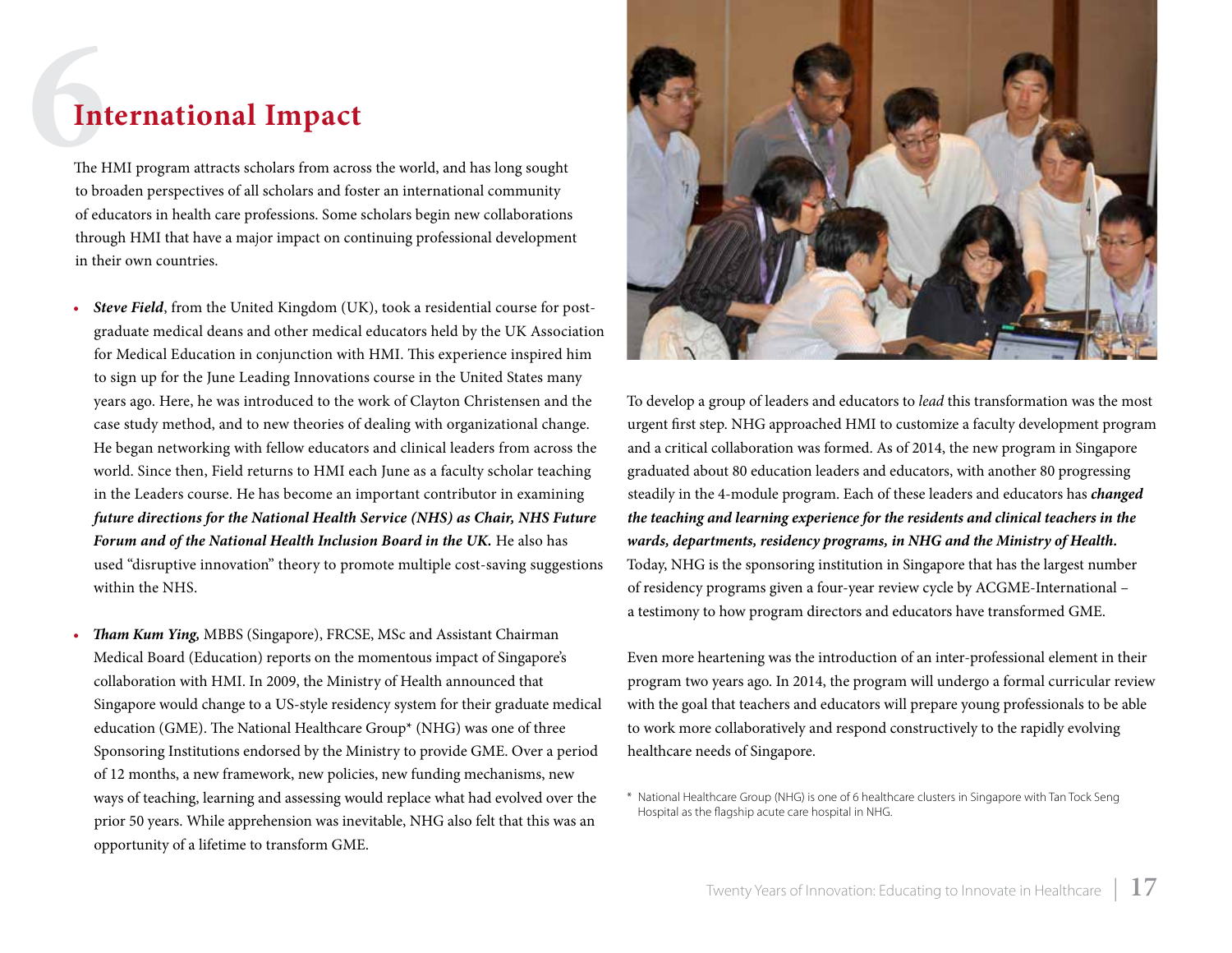### **7Building Scholarship**

HMI immerses participants in scholarship that is often new to them such as, theories of learning, educational assessment, organizational development, and theories supporting systems change and innovation. The result has been growth in scholarly studies by healthcare educators, and very importantly, increasing credibility of research in healthcare education as a path toward tenured professorship or other academic positions.

*• Nagaswami Vasan* of the New Jersey Medical School (NJMS) was promoted to Full Professor in July 2008, *the first time that a member of the school's faculty received promotion based on educational scholarship.* Dr. Vasan attended the Program for Educators in 2006, and has since returned as a faculty scholar. His participation in HMI was recognized by the NJMS Promotion and Tenure Committee and highlighted in letters from faculty supporting his promotion.

| <b>OUTCOMES LOGIC MODEL:</b> Program Planning, Evaluation & CQI<br>from W.K. Kellogg Foundation Logic Model Development Guide<br>at www.wkkf.org/Pubs/Evaluation |                                                                                                    |                                                                             |                                                                                                                  |                                                                          |                                                                                                                |
|------------------------------------------------------------------------------------------------------------------------------------------------------------------|----------------------------------------------------------------------------------------------------|-----------------------------------------------------------------------------|------------------------------------------------------------------------------------------------------------------|--------------------------------------------------------------------------|----------------------------------------------------------------------------------------------------------------|
| GOALS of<br><b>PROJECT &amp;</b><br><b>Assumptions</b>                                                                                                           | <b>WORK PLANNED</b>                                                                                |                                                                             | INTENDED/DOCUMENTED RESULTS                                                                                      |                                                                          |                                                                                                                |
|                                                                                                                                                                  | Resources/<br><b>Inputs</b>                                                                        | <b>Activities</b>                                                           | Outputs                                                                                                          | Outcomes<br>(Immediate)                                                  | Impact<br>(Long-term)                                                                                          |
|                                                                                                                                                                  | Anticipated<br>investment of<br>time, resources,<br>people, etc. to<br>plan & implement<br>project | List of individual<br>activities that<br>will be conducted<br>for each goal | <b>Activities</b><br>completed &<br>quantification of<br>number of hours<br>spent, individuals<br>involved, etc. | Measurements<br>of benefits<br>documented at<br>conclusion of<br>project | Sustained<br>improvements in the<br>parameters of<br>interest within<br>organization,<br>community, & 'system' |

As one letter writer put it, "*Dr. Vasan's selection and continued participation in the Harvard Macy program recognizes his ability to collaborate and mentor faculty in their educational scholarship."* And Dr. Vasan agrees*, "I developed better skills at evaluating curriculum and programs, negotiating with colleagues and administrators, giving feedback, and recognizing the big assumption that worked against me. The Harvard Macy programs have enabled me to expand my scholarly thinking and endeavors*." His success and expanded scholarship have also increased expectations of Dr. Vasan. At NJMS he is now involved in faculty development, serves on the Academic Policies and Program Committee, and was recently appointed Chair of the Preclerkship Committee.

*Margaret Hay*, Associate Professor and Academic Director, Student Admissions, in the Faculty of Medicine, Nursing & Health Sciences at Monash University, Australia, attended the Educators Course in 2010. She completed a six-month sabbatical at the HMI in 2011, has returned annually as a faculty scholar for the Systems Approach to Assessment course and helped launch the Digital Citizen course. She is collaborating on a multi-institutional and international research project with two long-time HMI faculty from the United States, has collected data for four years, and will soon be writing and submitting papers to publish the findings. The papers will describe the Objective Structured Clinical Examination (OSCE) model she developed during the Educators course and uses the Outcomes Logic Model taught at HMI. Since her involvement with HMI, she has also *obtained over \$400,000 in funding for educational research projects,* particularly related to student selection, and is currently supervising three Ph.D. projects in health professions education. Dr. Hay also now teachers with other HMI faculty in Singapore.

Many papers have been published over the years that grew out of HMI projects and related scholarship. It is not only the scholars that have shared their findings but also the course co-directors and faculty scholars. As the references in the back of the report show, Liz Armstrong has authored a number of studies to extend learning that began at HMI.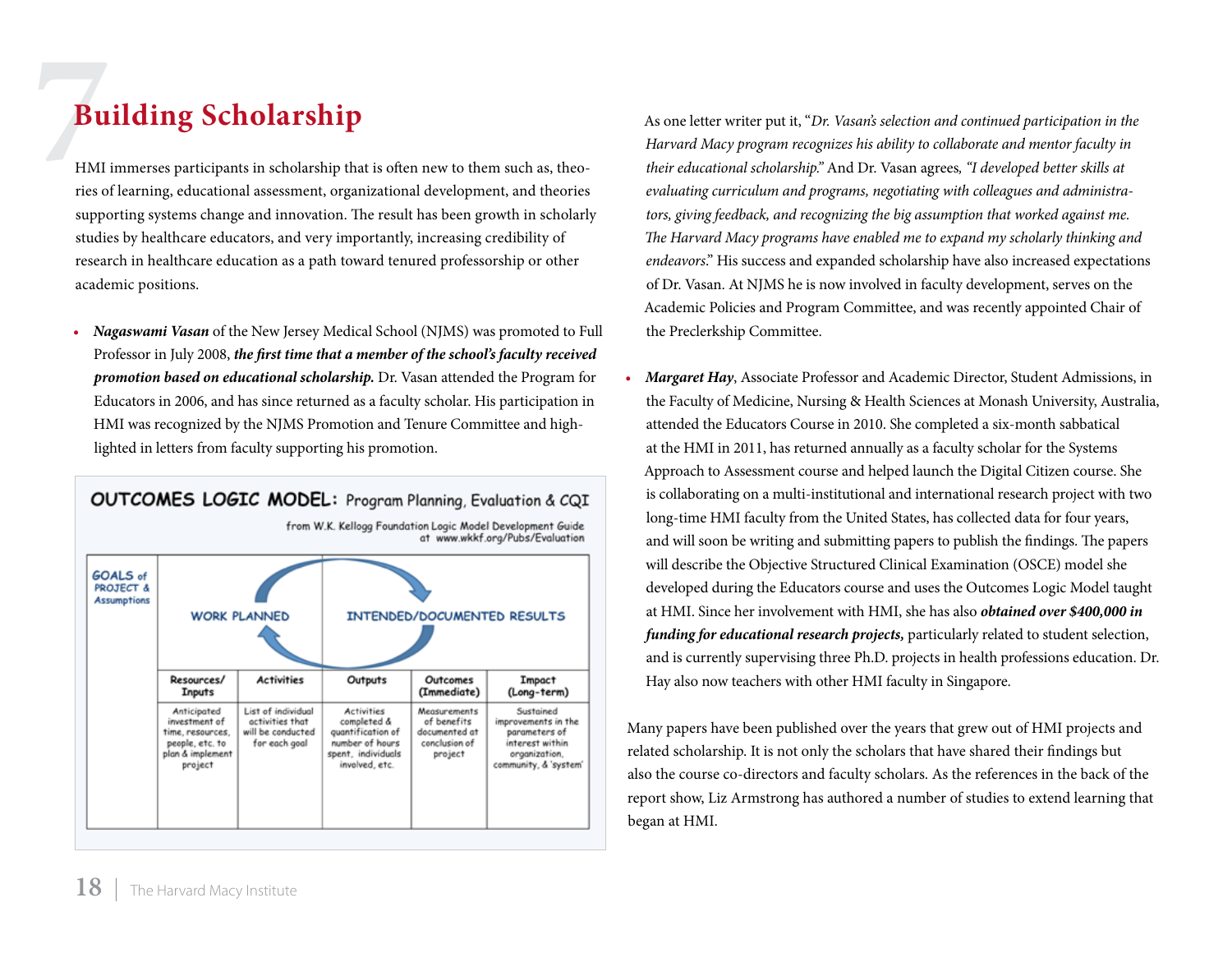



### **8Systems Approach to Assessment**

Participants learn that an effective solution to a perceived problem comes only after a thorough analysis of the interrelated components within an educational system.

*• Aimee Strang,* Assistant Dean at Albany College of Pharmacy, found it very useful to *use systems thinking when contemplating the relationship between their curriculum and the student's licensing exam scores.*  The typical response to a lower than desired cohort score had been a flurry of efforts to make changes in the curricular content.

*"When I considered that the curriculum and education process is composed of independent agents (faculty, students and administration) who have conflicting goals (promotion and tenure, getting good grades, meeting accreditation requirements) and have learned how to "succeed" in obtaining their goals, I am reminded of all the other variables that we need to consider before we leap to make the easy, linear change."*

Many scholars found themselves viewing assessment in a new way after they experienced a Systems Approach to Assessment. Comments from participants completing the 2013 course reveal movement from assessment as largely an individually-focused activity to a much more encompassing systems approach.

*"I will advocate for more assessment for learning and less emphasis on assessment of learning." (emphasis added)*

*"More focus on hubs and networks; improved integration of assessment and closing the loop between assessments and the information they offer regarding curriculum and learner progress at different stages of the learner continuum."*

While this broadened systems approach to assessment is more challenging, it succeeds in – as one scholar said – "organizing the complexity" where assessment is both a research and learning tool for the organization and individuals.

*"Evaluation should result in feedback. Systems-based thinking can result in improved processes and outcomes."*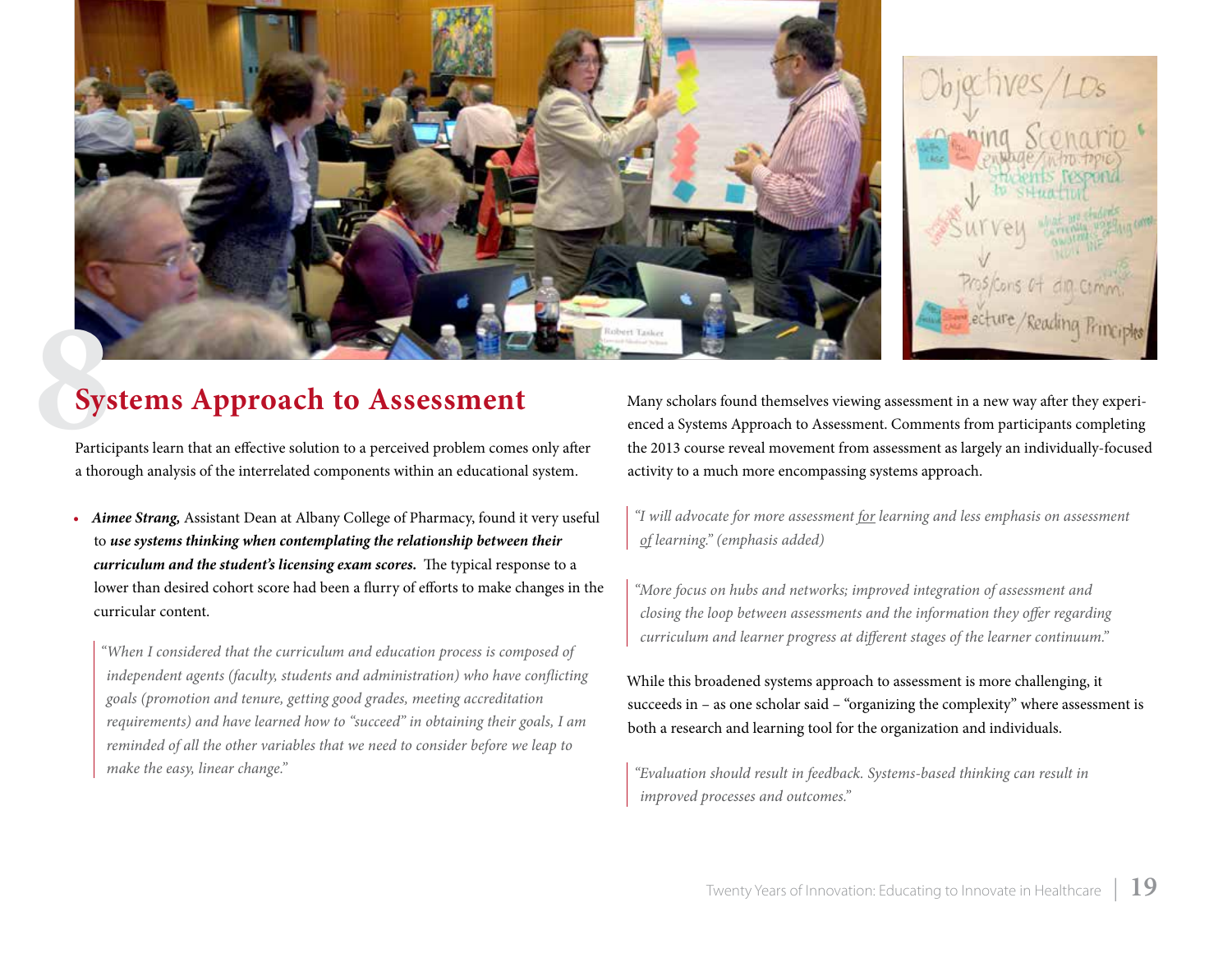### *Looking Toward the Next 20 Years*

**Retain HMI's quality and culture that has inspired innovation.** 

In thinking about the future, HMI founder, Elizabeth Armstrong, along with two course co-directors, Robert Kegan and Clayton Christensen (shown on following page), emphasized that first and foremost is to *continue doing what has worked well for the first 20 years*:

- *• Create a community of educators that endures.* A central mission for HMI was to nurture and build an ongoing community of educators with lasting bonds and opportunities for advice and collaboration. As Robert Kegan observed, the bond created among HMI alumni is "instantly renewable, like running into an old friend" an achievement he sees as "very special and rare." Evaluation data supports the significant value of being part of the HMI community.
- *• Openness to change, experimentation, and risk-taking*. Just as faculty at HMI model a wide range of teaching strategies, HMI itself demonstrates how to become a "learning organization" that is both sustainable and adaptive.
- *• Collaboration among different professional schools* at Harvard helped raise the profile and prestige of continuing professional education for educators in health professions. HMI now collaborates with faculty from institutions across the world bringing ever-widening expertise and fresh perspectives.
- *• Promote personal and organizational transformation*. HMI sees personal growth as vital, i.e. the scholar is not treated only as an agent of the organization. Theories of "transformational learning" are applied in courses to help scholars question their assumptions, identify perceived barriers to change, and transform the way they think about making significant change. Case study learning about "disruptive innovation" and experiences fostering "innovator's DNA" give scholars tools that support meaningful organizational change.
- *• Increasingly inter-professional*. Teaching across professions is a longstanding goal of HMI, one that was unique when HMI began 20 years ago. Assuming health care is increasingly going to be delivered

in teams, scholars need to *learn* in inter-professional teams.

*Build the next generation of HMI faculty, leaders and innovators*. Each HMI course and graduate degree collaboration includes faculty scholars, former HMI participants who return as faculty and often do so multiple times. They provide advice on how to update course content, and collaborate on projects with other HMI scholars or faculty. Over time, this deepens faculty scholars' commitment to the HMI culture of innovation and prepares them to become the next generation of HMI leadership.

### **Proactively adapt to each generational shift in modes of learning.**

Rapidly evolving technology affects each level of health care education systems, from continuing professional development *to* education of future health professionals *to* patient education. The 2013 addition of the Digital Citizen course reflects this change. It is even possible that future HMI courses may have an online delivery component.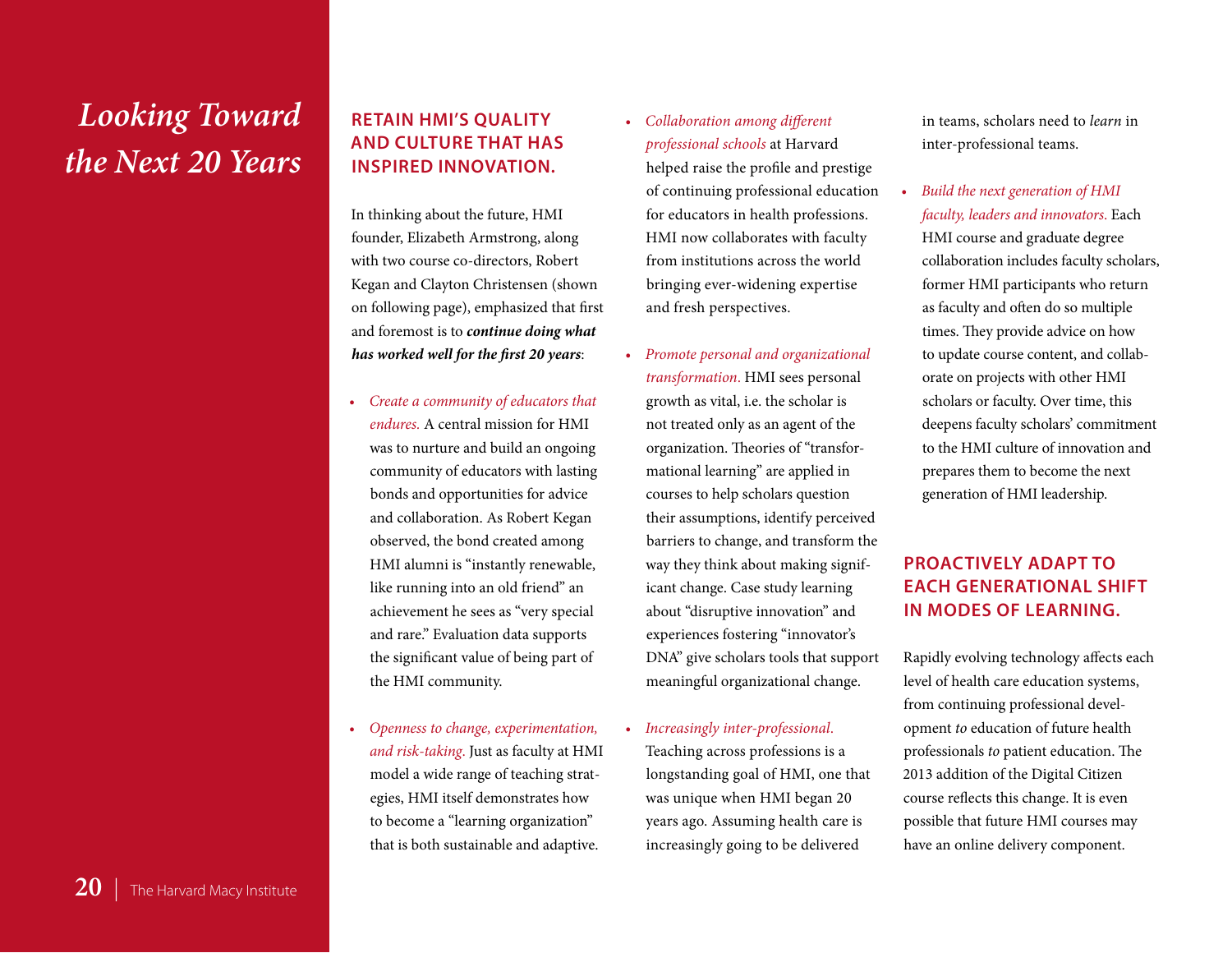

#### **Build new innovationinspiring communities.**

Over the years, HMI has created communities including over 3,500 scholars within 799 different institutions. Once there is a critical mass of scholars at home institutions, the institutional community becomes a tremendous leverager of the power of the program. In addition to encouraging more scholars to attend in interprofessional teams to increase the transfer of learning from the individuals to the home institution, HMI hopes to promote more *regional* and more *international* communities of learning.

Perhaps it is the creation of these learning communities that will have the greatest sustained impact. In analyzing experiences of educational innovators in *Educators' Stories of Creating Enduring Change* (2013), *commonalities across successful innovations* were found:

- • "stay true to your *values*
- • commit to a *vision* that closes the gap between what is and what should be
- *• take risks* with the help of partners
- nurture those partnerships through effective *teamwork*



- • pay attention to the *context and culture* of the environment
- • be *open-minded and curious* learners in a way that improves our work over time
- • take advantage of opportunities to *translate and spread* your work to other venues
- invest in partnerships and build communities that can lead to a *legacy* of enduring change."

The Founder and Director of HMI, Elizabeth Armstrong, captured her vision of the future when she observed:

*"The Harvard Macy Institute was itself an innovation when it started. It will continue to lead the way as an engine of change in education for institutions globally through its dedicated worldwide community of talented and passionate individuals committed to all of the above values. This Institute was built on respect and collaboration, and those qualities will sustain it: they are part of our DNA."*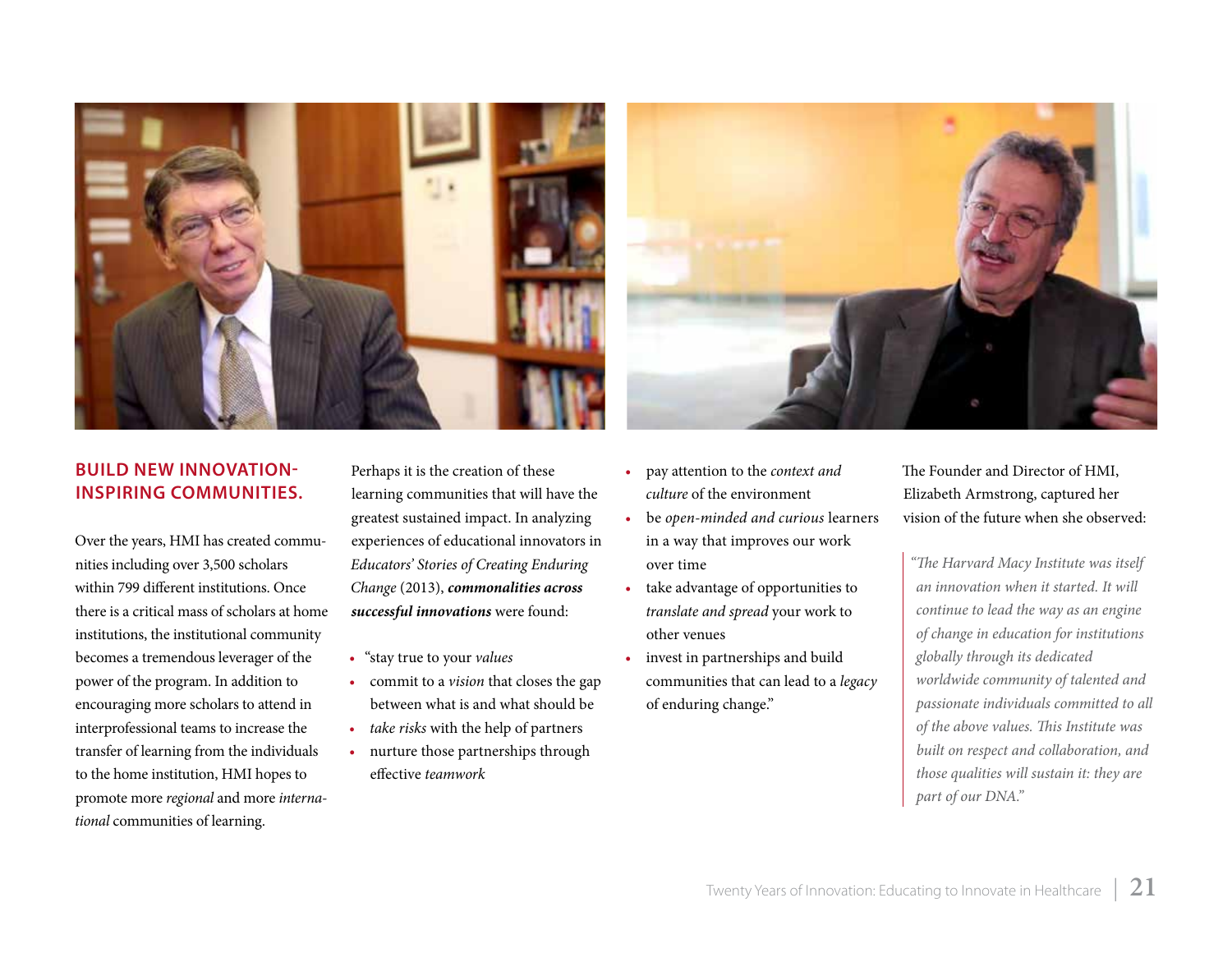#### **References**

- Armstrong EG, Doyle J, Bennett NL. *Transformative professional development of physicians as educators: assessment of a model*. Acad Med. 2003 Jul; 78(7):702-8.
- Armstrong EG, Mackey M, Spear SJ. *Medical education as a process management problem*. Acad Med. 2004 Aug; 79(8):721-8.
- Armstrong EG, Barsion SJ. *Using an outcomes-logic-model approach to evaluate a faculty development program for medical educators*. Acad Med. 2006 May; 81(5):483-8.
- Armstrong EG, Barsion SJ. *Creating "Innovator's DNA" in health care education*. Acad Med. 2013 Mar; 88(3):343-8.
- Armstrong, EG with Barsion SJ. *From Freedom to Learn to Freedom to Innovate: The Harvard Macy Institute Study*. In "Educators' Stories of Creating Enduring Change: Enhancing the Professional Culture of Academic Health Science Centers" Ed: Headrick LA, and Litzelman DK. Radcliffe Publishing, (2013) pp.23-42.
- Bowe CM, Lahey L, Kegan R, Armstrong EG. *Questioning the "big assumptions". Part II: recognizing organizational contradictions that impede institutional change*. Med Educ. 2003 Aug; 37(8):723-33.
- Christensen CM, Grossman JH, Hwang J. 2008. *The Innovator's Prescription: A Disruptive Solution for Health Care*. McGraw Hill.
- Dyer, J, Gregersen, H, Christensen, CM 2011. *The Innovator's DNA: Mastering the Five Skills of Disruptive Innovators.* Boston, MA: Harvard Business Review Press.
- Friedlander MJ, Andrews L, Armstrong EG, Aschenbrenner C, Kass JS, Ogden P, Schwartzstein R, Viggiano TR. *What can medical education learn from the neurobiology of learning?* Acad Med. 2011 Apr; 86(4):415-20.
- Gertner, J. 2013. *The Idea Factory: Bell Labs and the Great Age of American Innovation*. Penguin Books.
- Headrick LA, Litzelman DK (Ed.) 2013. *Educators' Stories of Creating Enduring Change: Enhancing the Professional Culture of Academic Health Science Centers*. London & New York: Radcliffe Publishing.
- Kegan, R, Lahey, L. 2001. *How the Way We Talk Can Change the Way We Work: Seven Languages for Transformation.* Jossey-Bass/Wiley.
- Kerfoot BP, Shaffer K, McMahon GT, Baker H, Kirdar J, Kanter S, Corbett EC, Berkow R, Krupat E, Armstrong EG. *Online "spaced education progress-testing" of students to confront two upcoming challenges to medical schools*. Acad Med. 2011 Mar; 86(3): 300-6.
- Wagner, T 2012. *Creating Innovators: The Making of Young People Who Will Change the World.* Scribner.
- Weber RA, Armstrong EG. *Teaching plastic surgeons how to be better teachers*. Plast Reconstr Surg. 2012 May; 129(5):1191-7.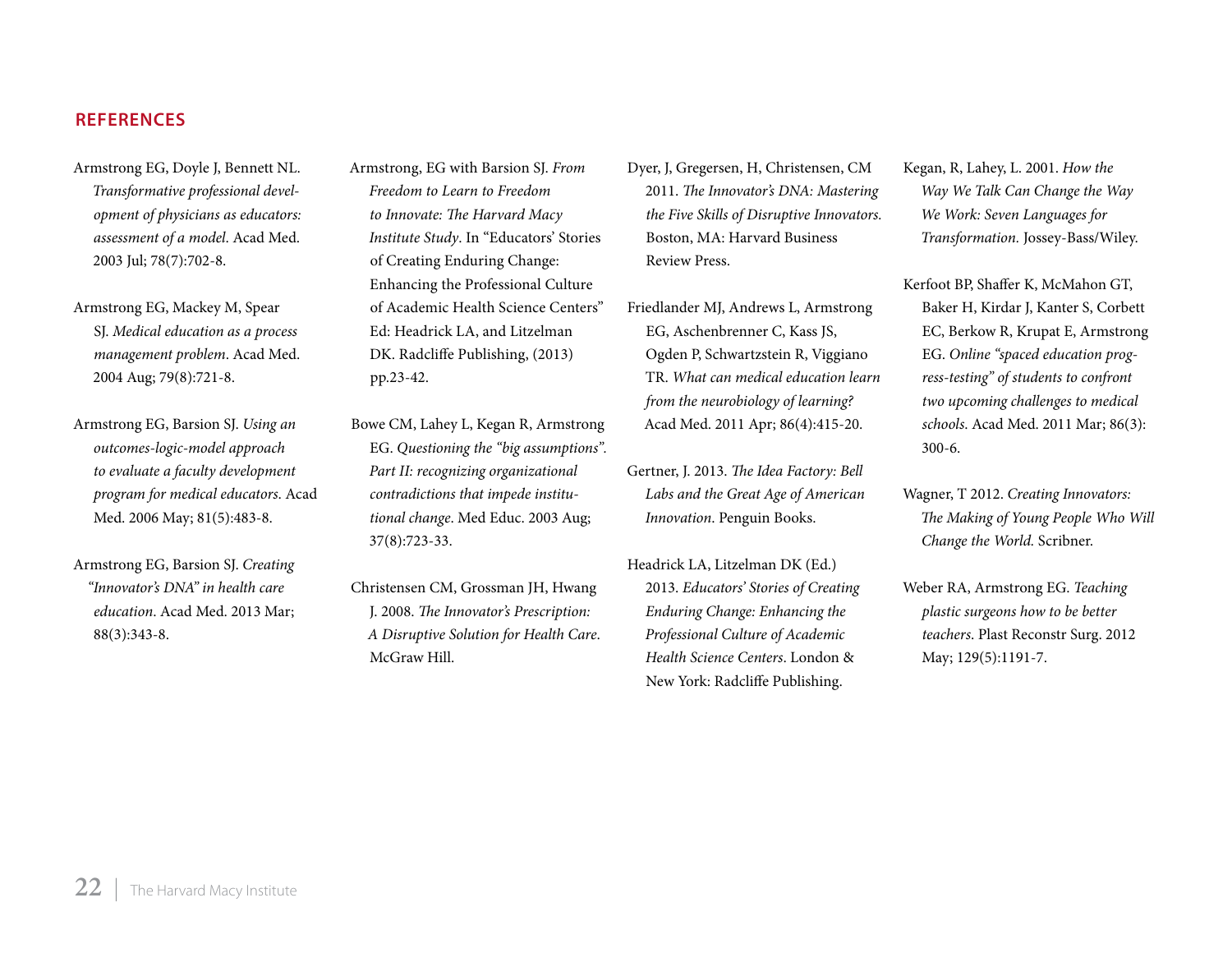### **Harvard Macy Institute: Annual Course Offerings**

### **Program for Educators in the Health Professions**

(January for 10 days, May for 5 days) Co-Directors: **Elizabeth Armstrong, Ph.D.; Robert Kegan, Ph.D.**

### **A Systems Approach to Assessment in Health Professions Education**

(March for 6 days) Co-Directors: **H. Thomas Aretz, M.D.; Elizabeth Armstrong, Ph.D.; Connie Bowe, M.D.; Louis Pangaro, M.D.**

### **Leading Innovations in Health Care & Education**

(June for 6 days) Co-Directors: **Elizabeth Armstrong, Ph.D.; Clayton Christensen, D. B.A.**

### **Become a Digital Citizen — Technology in Health Care Education**

(October for 6 days) Co-Directors: **H. Thomas Aretz, M.D.; Elizabeth Armstrong, Ph.D.; Neil Mehta, M.D.; Roy Phitayakorn, M.D.; Curtis Whitehair, M.D.** 

### **Program for Post-Graduate Trainees: Future Academic Clinician-Educators**

(December for 3 days)\*

Co-Directors: **Elizabeth Armstrong, Ph.D.; Susan Farrell, M.D.; Reena Karani, M.D.; Alan Leichtner, M.D.**

\*This course is done in collaboration with Partners HealthCare International, Boston Children's Hospital, and Icahn School of Medicine at Mt. Sinai.

#### **For applications and more information about any of these courses, please go to [www.harvardmacy.org](http://www.harvardmacy.org)**

**Paper written by Sylvia J. Barsion, Ph.D. | © Harvard Macy Institute, June 2014 | Design by Burness Communications** 

**The Harvard Macy Institute is grateful for the support of the Josiah Macy Jr. Foundation in funding this paper.**